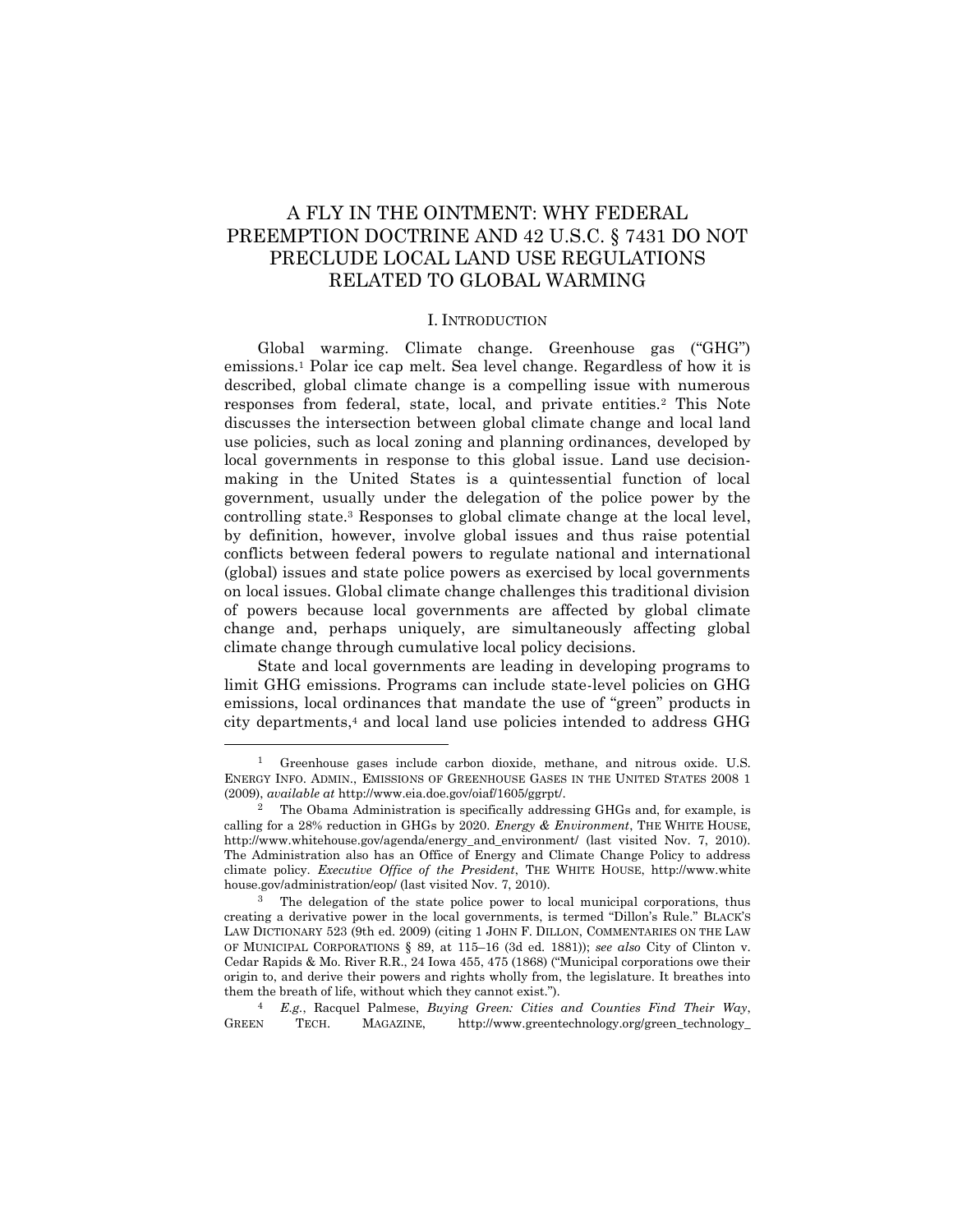emissions. As a recent article summarizes, however, legal challenges to these programs are emerging: from industry groups opposing locally mandated energy-efficiency requirements that increase energy efficiency, to individuals suing over failed green building certifications, to opposition to zoning variances intended to limit local GHG emissions.<sup>5</sup>

This Note argues that the Federal Clean Air Act ("CAA"),<sup>6</sup> currently the presumptive means of regulating GHGs,<sup>7</sup> does not necessarily preempt local land use policies that local governments justify as reducing or mitigating GHGs in an effort to limit the effects of global warming. Somewhat ironically, it is precisely because the federal government has elected to use the CAA regulatory structure rather than an issue-specific structure that the preemptive power of the CAA as related to local land use is limited. Specifically, the CAA in 42 U.S.C. § 7431 (2006) apparently limits its own application to certain local land use decisions. The discussion in this Note is purposefully narrowed to local land use decisions involving zoning, planning, and subdivision policy—traditional functions of local governments.<sup>8</sup>

Under the current statutory and regulatory structures, not only is there a compelling issue of federalism supporting local land use decisionmaking regarding GHG emissions, but Congress has already spoken on the issue of preemption related to air pollutants by limiting the application of the CAA in the context of local land use decisions.<sup>9</sup> Thus, because the CAA appears to be the presumptive means for regulating GHGs,<sup>10</sup> the CAA statutory structure itself necessarily restricts the CAA from preempting local land use decision-making—both directly (by statute) and indirectly (by recognizing a fundamental tenant of

magazine/buyingg.htm (last visited Nov. 7, 2010) (recounting the California experience with purchasing "green" items that have a reduced adverse effect on human health and the environment for municipal facilities).

<sup>5</sup> Wendy N. Davis, *Green Grow the Lawsuits: Real Estate Industry Braces for Green-Inspired Litigation*, A.B.A. J., Feb. 2009, at 20–21.

<sup>6</sup> 42 U.S.C. §§ 7401–71 (2006).

<sup>7</sup> *See* Massachusetts v. EPA, 549 U.S. 497, 532 (2007) (holding the EPA may regulate  $CO<sub>2</sub>$ , a GHG, as an air pollutant under the CAA). Note that federal climate legislation is not new. The federal National Climate Program, enacted in 1978, provides federal research and monitoring assistance on climate issues but is not a regulatory structure. *See* 15 U.S.C. §§ 2901–02, 2904 (2006).

<sup>8</sup> A related area involving local law not discussed here, beyond distinguishing the issues at stake, is local ordinances that require energy efficiency standards, local greenbuilding methods, and related standards as applied to construction. *See, e.g.*, Michael Wilmeth, *Albuquerque Lawsuit Threatens Green Building Codes*, BUILDINGGREEN.COM (Dec. 1, 2008), http://www.buildinggreen.com/auth/article.cfm/ID/4081/ (summarizing a case challenging new green building codes in Albuquerque, New Mexico).

<sup>9</sup> 42 U.S.C. § 7431 (2006).

<sup>10</sup> *See* 549 U.S. at 532 (holding the EPA may regulate CO2, a GHG, as an air pollutant under the CAA).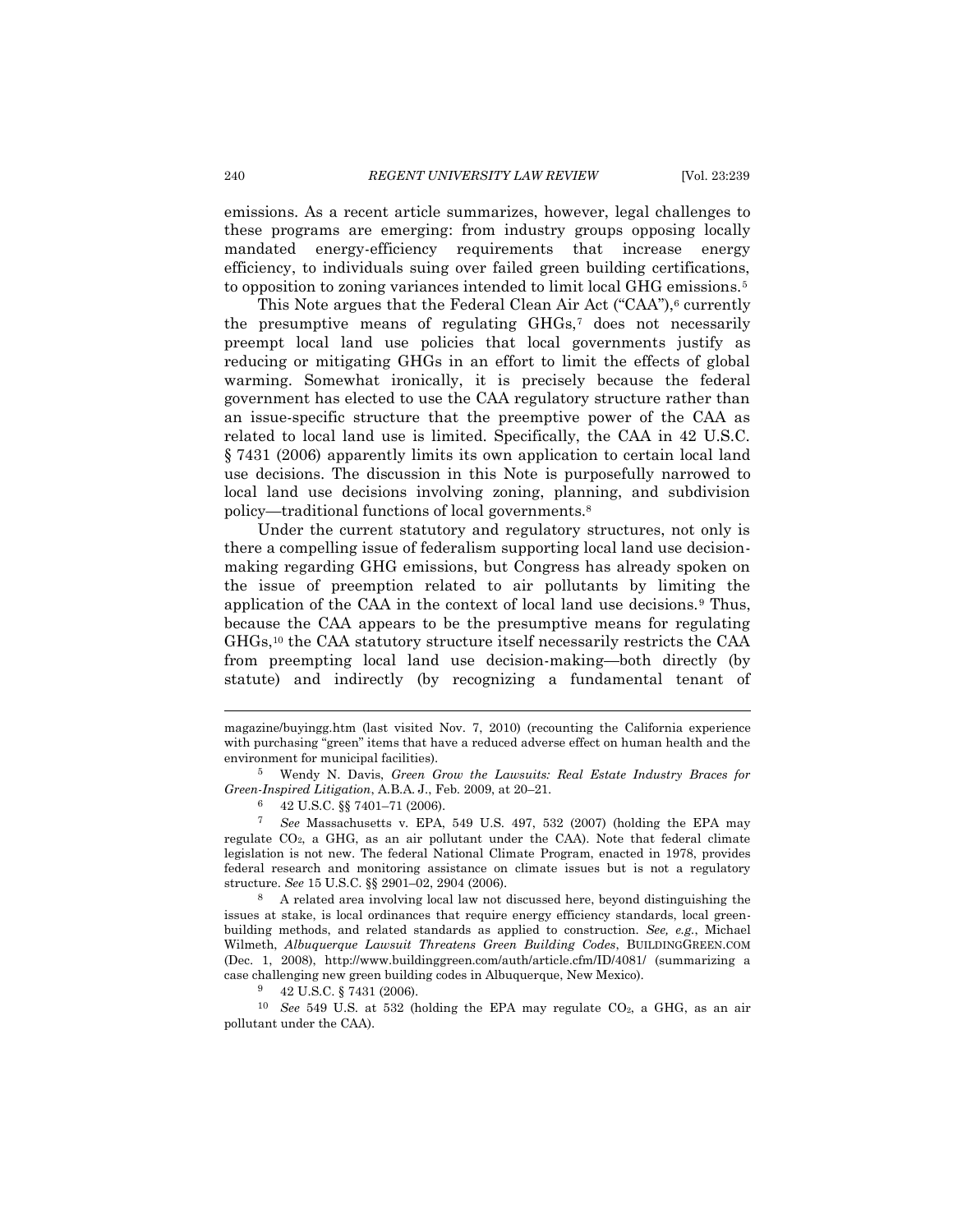federalism holding that land use decision-making is primarily a state or local government function).

This Note analyzes the issue of climate change and global warming theory as background material in Section II. Section III describes the long-settled doctrine that local authorities are best situated to make land use decisions. Section IV analyzes the emerging research linking land use decision-making and greenhouse gas emissions mitigation. Section V analyzes recent issues arising from *Massachusetts v. EPA*. <sup>11</sup> Finally, in Sections VI and VII, the intersection between the local land use powers and potential CAA preemption are analyzed with particular emphasis on a little-mentioned provision of the CAA that apparently limits the application of the CAA to land use decision-making.<sup>12</sup>

## <span id="page-2-1"></span><span id="page-2-0"></span>II. GLOBAL WARMING OVERVIEW

In simple terms, global warming theory posits that human actions and human-related actions that release GHGs contribute to climate change. Such change is evident by increases in average global temperatures, termed "global warming."<sup>13</sup> Increased emissions of GHGs from human activity ascend into the earth's atmosphere and trap heat there; that trapped heat leads to higher overall global temperatures.<sup>14</sup> Among the GHGs are carbon dioxide (" $CO<sub>2</sub>$ "), methane (" $CH<sub>4</sub>$ "), nitrous oxide (" $N_2O$ "), and various hydrofluorocarbons.<sup>15</sup> Commonly cited human sources of GHGs include emissions from the burning of fossil fuels for transportation, electricity generation, industrial activity, residential heating, and commercial heating;<sup>16</sup> methane emissions from agricultural

<sup>&</sup>lt;sup>11</sup> *Id.* at 505 (recent U.S. Supreme Court decision related to GHG regulation).

 $12$  42 U.S.C. § 7431 (the "land use authority" limitation).

<sup>13</sup> EPA, FREQUENTLY ASKED QUESTIONS ABOUT GLOBAL WARMING AND CLIMATE CHANGE: BACK TO BASICS 2–4 (Apr. 2009), *available at* http://www.epa.gov/climatechange/ downloads/Climate\_Basics.pdf. Global warming theory, of course, is not without controversy. *Compare Global Warming: Consensus vs. Certainty*, UNION OF CONCERNED SCIENTISTS, http://www.ucsusa.org/global\_warming/science\_and\_impacts/science/globalwarming-consensus-vs.html (last updated June 9, 2003) (positing global warming has scientific consensus), *with Key Issues*, SEPP.ORG, http://www.sepp.org/key%20issues/ keyissue.html (last updated July 2006) (positing that climate models are inaccurate and that climate change has become a global political issue rather than a scientific issue).

<sup>14</sup> EPA, *supra* not[e 13,](#page-2-0) at 2–3. *See generally* AN INCONVENIENT TRUTH (Paramount Pictures 2006) (summarizing global warming theory); THE GREAT WARMING (Stonehaven Productions 2006) (summarizing climate change effects on communities).

<sup>15</sup> U.S. ENERGY INFO. ADMIN., *supra* note [1,](#page-0-0) at 1.

<sup>16</sup> EPA, *supra* note [13,](#page-2-0) at 3; *see, e.g.*, *In re* Otter Tail Power Co. *ex rel.* Big Stone II, 744 N.W.2d 594, 599–600 (S.D. 2008) (challenging the building of a new power plant on greenhouse gas emissions grounds); Michael B. Gerrard, *Introduction and Overview* to GLOBAL CLIMATE CHANGE AND U.S. LAW 7–10 (Michael B. Gerrard ed., 2007) (noting sources of GHGs).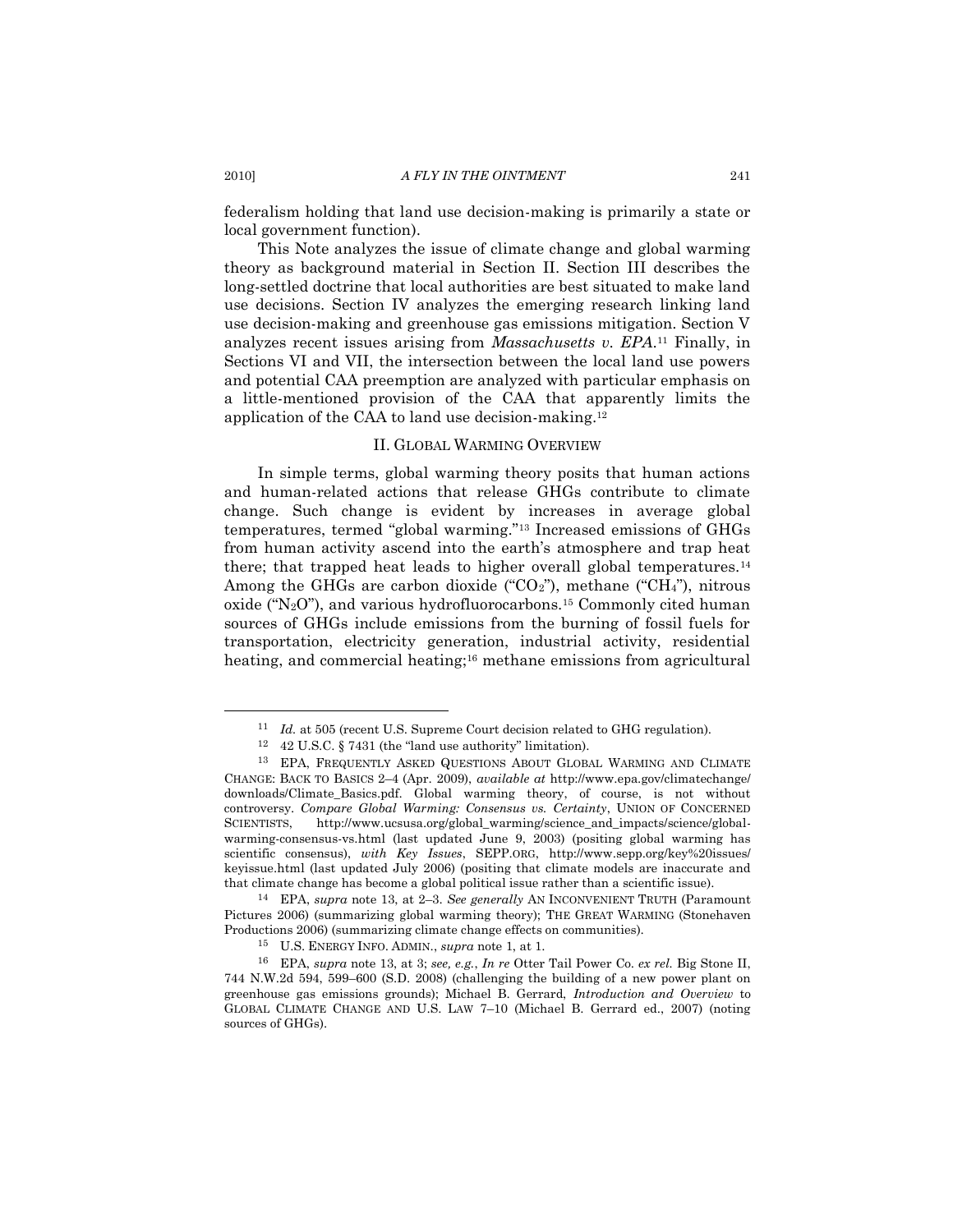production such as feedlots and the burning of crop residue;<sup>17</sup> emissions from waste management activities, including landfills and waste-water treatment facilities;<sup>18</sup> and the release of hydrofluorocarbons used in refrigeration, air conditioning, and manufacturing processes.<sup>19</sup> Thus, the theory of global warming argues that human actions are contributing materially to global climate change.<sup>20</sup>

Studies indicate that global warming may have a significant effect on human health and communities. This includes significant adverse human health effects such as the spread of new diseases, death from catastrophic weather events, and health problems arising from extreme heat waves.<sup>21</sup> While scientists had already predicted such effects, the EPA published a new finding on December 7, 2009 under the authority of Section 202(a) of the CAA, formally stating that global warming threatens the "public health and welfare." $22$  The publication is a precursor to regulating  $CO<sub>2</sub>$  as a criterion pollutant under the CAA and providing formal federal recognition of the threats.<sup>23</sup> Additionally, global warming may also result in property damage and adverse effects on

 $\overline{a}$ 

<sup>21</sup> *Health and Environmental Effects*, EPA, http://www.epa.gov/climatechange/ effects/health.html (last updated Apr. 27, 2010).

<sup>22</sup> *Endangerment and Cause or Contribute Findings for Greenhouse Gases Under Section 202(a) of the Clean Air Act*, EPA, http://www.epa.gov/climatechange/endangerment. html (last updated July 29, 2010).

<sup>23</sup> *See* Proposed Endangerment and Cause or Contribute Findings for Greenhouse Gases Under Section 202(a) of the Clean Air Act, 74 Fed. Reg. 18886 (Apr. 24, 2009), *available at* http://www.epa.gov/climatechange/endangerment/downloads/EPA-HQ-OAR-2009-0171-0001.pdf.

<span id="page-3-1"></span><span id="page-3-0"></span><sup>17</sup> U.S. ENERGY INFO. ADMIN., *supra* note [1,](#page-0-0) at 6.

<sup>18</sup> *Id.*

<sup>19</sup> *Id.* at 4.

<sup>20</sup> Global warming is a developing theory—albeit with significant support and consensus in the scientific community. As of this writing, however, new information indicates that the most definitive report on global warming issues to date, from the 2007 International Panel on Climate Change (IPCC), may already be outdated as subsequent analysis indicates rising GHG emissions in excess of earlier projections. *Compare* INTERGOV'TAL PANEL ON CLIMATE CHANGE, CLIMATE CHANGE 2007: SYNTHESIS REPORT (2008), *available at* http://www.ipcc.ch/publications\_and\_data/publications\_ipcc \_fourth\_assessment\_report\_synthesis\_report.htm (the most recent, definitive report on global warming), *with* AP, *Warming Gases Rising Faster than Expected: Humans Adding Carbon to the Atmosphere Even Quicker than in the 1990s*, MSNBC.COM (Feb. 14, 2009, 8:02 PM), http://www.msnbc.msn.com/id/29199545 (indicating the 2007 IPCC report may have underestimated the effects of GHGs emissions), *and* Michael D. Lemonick, *As Effects of Warming Grow, UN Report Is Quickly Dated*, YALE ENV'T 360 (Feb. 12, 2009), http://www.e360.yale.edu/content/feature.msp?id=2120 (indicating the 2007 IPCC report may have been outdated even at the time of its release in 2007 as newer computer models indicate even more rapid increases in GHGs).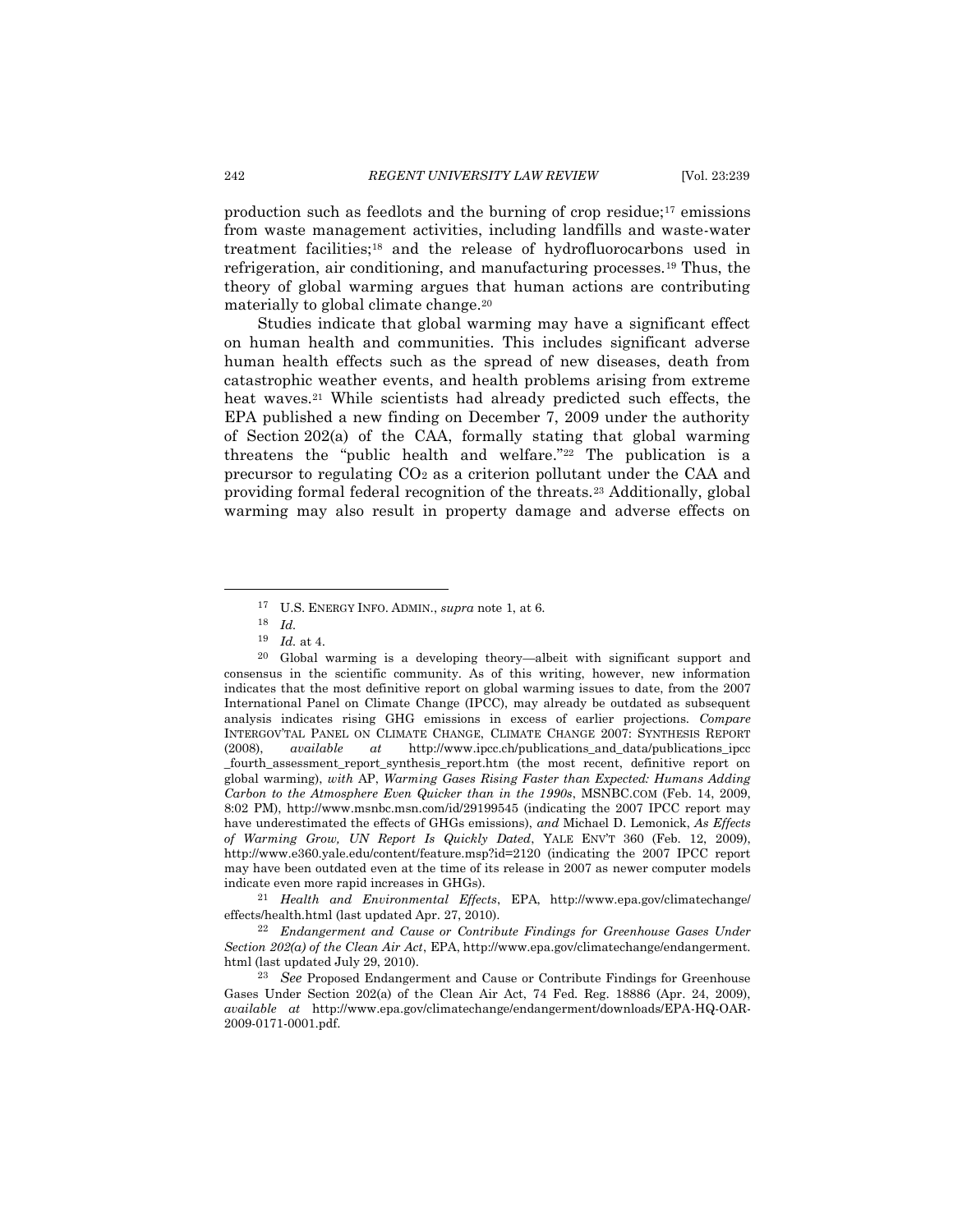<span id="page-4-2"></span>communities, such as land loss due to rising sea levels from melting polar ice.<sup>24</sup>

These projected health and public welfare effects are essential to understanding the link between GHG emissions and development of local land use policies. Local governments exercise police powers when developing local land use policies, that is, policies protecting public health, safety, and welfare.<sup>25</sup> Thus, as global warming theory posits, GHGs pose measureable health and welfare challenges for communities both in health effects as well as in property damage and losses.<sup>26</sup> According to global warming theory, because GHGs arise in part from human activities, reducing the incidence of such activities, or the quantity of the emissions arising from the activities, may help reduce or mitigate the global warming trends.<sup>27</sup> Therefore local governments arguably have compelling support for claiming that the health and public welfare effects of global warming are proper subjects for local regulation.

## <span id="page-4-1"></span><span id="page-4-0"></span>III. LAND USE: A QUINTESSENTIAL LOCAL GOVERNMENT FUNCTION

Before discussing land use regulations as related to GHG emissions, a basic understanding of land use decision-making powers is helpful. Land use regulation is a quintessential function of state and local government police power.<sup>28</sup> Because the Tenth Amendment expressly limits the scope of federal powers, the residuum is either state police power or power retained by citizens.<sup>29</sup>

<sup>24</sup> *See Coastal Zones and Sea Level Rise*, EPA, http://www.epa.gov/climatechange/ effects/coastal/ (last updated Aug. 19, 2010).

<sup>25</sup> *Id. See generally* BLACK'S LAW DICTIONARY, *supra* note [3,](#page-0-1) at 1276 (stating that local police power is derived from the Tenth Amendment and involves the right "to establish and enforce laws protecting the public's health, safety, and general welfare").

<sup>26</sup> Proposed Endangerment, 74 Fed. Reg. at 18886.

<sup>27</sup> *E.g.*, AN INCONVENIENT TRUTH, *supra* not[e 14.](#page-2-1)

<sup>28</sup> *See* City of Edmonds v. Oxford House, 514 U.S. 725, 744 (1995) (Thomas, J., dissenting) ("[L]and-use regulation is one of the historic powers of the States."); FERC v. Mississippi, 456 U.S. 742, 768 n.30 (1982) ("Regulation of land use is perhaps the quintessential state activity."); *see also supra* note [3](#page-0-1) (briefly discussing Dillon's Rule and noting that land use policy is a critical function of local government).

<sup>&</sup>lt;sup>29</sup> The Tenth Amendment states: "The powers not delegated to the United States by the Constitution, nor prohibited by it to the States, are reserved to the States respectively, or to the people.‖ U.S. CONST. amend. X. For a general discussion of the application of the Tenth Amendment to land use, see, for example, John R. Nolon, *In Praise of Parochialism: The Advent of Local Environmental Law*, 26 HARV. ENVTL. L. REV. 365, 366–67 (2002) (discussing the emerging role of local governments in environmental protection); Peter S. Taub, *Land Use Reform and the Clean Air Act After* Dolan, 6 FORDHAM ENVTL. L.J. 731, 736–37 (1995) (discussing the role of local land use decision-making and compliance with the CAA).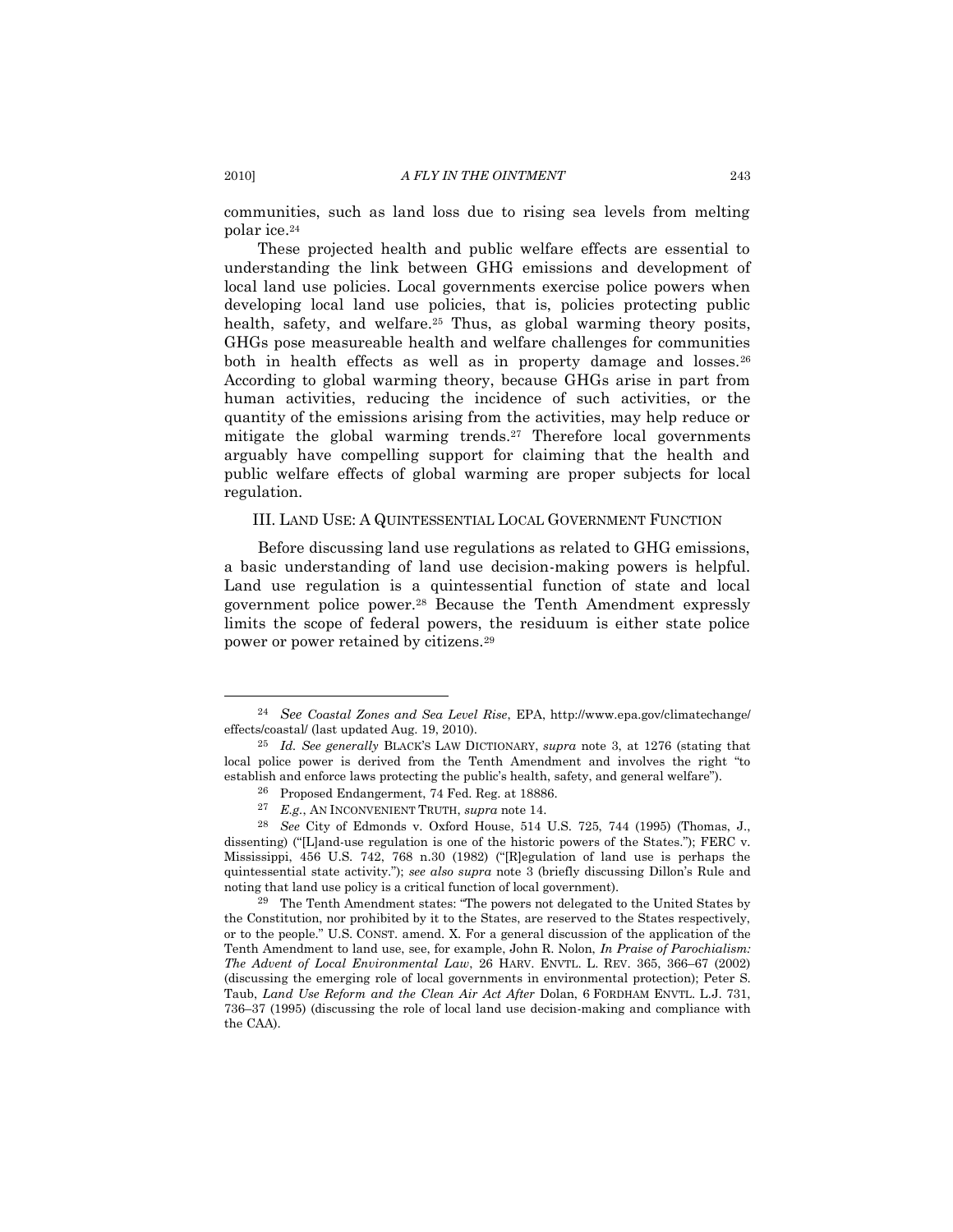## *A. Zoning and Local Land Use Affirmed as Constitutional*

*Village of Euclid v. Ambler Realty Co.* firmly established the constitutionality of zoning as a local land use regulation.<sup>30</sup> According to *Euclid*, local land use regulations are constitutional unless the regulations "are clearly arbitrary and unreasonable, having *no substantial relation* to the public health, safety, morals, or general welfare."<sup>31</sup> Just two years later, the U.S. Supreme Court reaffirmed both the *Euclid* principle that a municipality may enact zoning regulations as part of the police power, delegated from the state, as well as the principle that the power to enact such regulations is limited to regulation that bears a "*substantial relation* to the public health, safety, morals, or general welfare."<sup>32</sup> The Supreme Court explained that a court could not simply substitute its judgment for the local municipality.<sup>33</sup> Thus, if the "substantial relation" of the regulation is at least "fairly debatable" and the regulation is not "clearly arbitrary and unreasonable,‖ a court does not have the general power to substitute its judgment for that of the municipal body.<sup>34</sup>

<span id="page-5-0"></span>Land use regulation is thus a central function of local government, and courts have a limited power of judicial review of local land use decisions.<sup>35</sup> If a local land use regulation is substantially related to public health, safety, and welfare issues, the regulation enjoys high deference.<sup>36</sup>

<sup>35</sup> Such land use regulations are further limited by a second requirement: the regulation cannot deprive the landowner of "economically viable use of his land." Dolan y. City of Tigard, 512 U.S. 374, 385 (1994) (quoting Agins v. City of Tiburon, 447 U.S. 255, 260 (1980)).

<sup>36</sup> Leigh Kellett Fletcher notes a second purpose for zoning and design codes: ―protecting and enhancing property values.‖ Leigh Kellett Fletcher, *Green Construction* 

<span id="page-5-1"></span><sup>30</sup> 272 U.S. 365, 395–96 (1926) (rejecting a facial challenge to a local land use ordinance).

<sup>31</sup> *Id.* at 395 (emphasis added).

<sup>32</sup> Nectow v. City of Cambridge, 277 U.S. 183, 188 (1928) (rejecting an as-applied challenge to a land use ordinance) (emphasis added).

<sup>33</sup> *Id.* at 187–88.

<sup>34</sup> Moore v. City of E. Cleveland, 431 U.S. 494, 514 n.1 (1977) (Stevens, J., concurring) (quoting Zahn v. Bd. of Pub. Works, 274 U.S. 325, 328 (1927)) (stating that there is a "settled rule" that a court will not substitute its judgment for the local government if the decision was "fairly debatable"); Vill. of Belle Terre v. Boraas, 416 U.S. 1, 4 (1974) (quoting *Euclid*, 272 U.S. at 388) (demonstrating deference to local government when zoning decision is "fairly debatable"); *Nectow*, 277 U.S. at 188 (stating that a court's judgment should generally not be substituted for the local land use decisions, but the local ability to restrict land use is not unlimited and restrictions cannot be imposed without a substantial relation to general welfare)*. See generally* 83 AM. JUR. 2D *Zoning and Planning*  $\S$ § 48, 953 (2003) (explaining that the "fairly debatable" standard of review is subject to a threshold of "reasonable debate," and "if the evidence of reasonableness is insufficient, the presumption of reasonableness is overcome").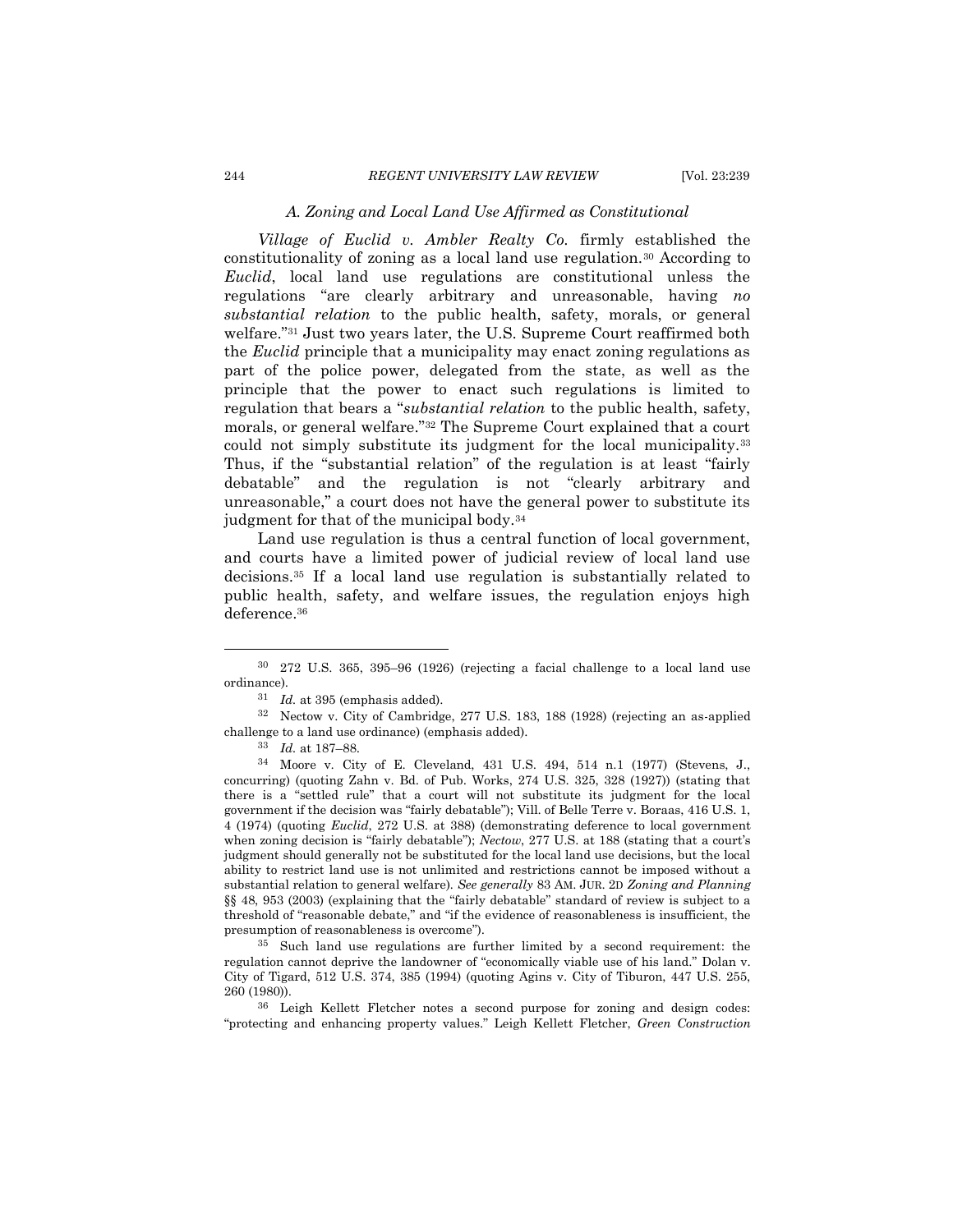#### 2010] *A FLY IN THE OINTMENT* 245

### *B. Limited Federal Usurpation of Local Land Use Decision-Making*

Land use policy-making is a central function of local government, but that power is not absolute. In general, the federal government has limited intrusion into local land use decision-making in deference to state and local government powers.<sup>37</sup> John Nolon specifically notes that the federal government, not just in a CAA context, follows a general reluctance to interfere with local land use decisions, as evident in the failure to pass the National Land Use Planning Act in the 1970s, that as the name suggests—called for national land use planning.<sup>38</sup>

<span id="page-6-1"></span>While the federal government has not recently proposed a *generalized* national land use strategy,<sup>39</sup> recent issue-specific federal laws may indicate the continued reluctance to supplant traditional land use authority.<sup>40</sup> For example, the Energy Policy Act of 2005<sup>41</sup> contains provisions that preempt local land use authority based on national energy policy in areas such as the location of liquefied natural gas ("LNG") terminals in coastal areas<sup>42</sup> and national "energy right-of-way" corridors for high-voltage electric transmission lines.<sup>43</sup> Both are highly

*Costs and Benefits: Is National Regulation Warranted?*, 24 NAT. RESOURCES & ENV'T 18, 23 (2009).

<span id="page-6-0"></span><sup>37</sup> *See supra* not[e 29](#page-4-0) and accompanying text.

<sup>39</sup> Some argue that national land use planning is necessary. *See, e.g.*, Jerold S. Kayden, *National Land-Use Planning in America: Something Whose Time Has Never Come*, 3 WASH. U. J.L. & POL'Y 445 (2000) (arguing for national coordination of land use decision-making).

<sup>40</sup> Recent general examples of federal preemption in a local land use context include the Telecommunications Act of 1996, 47 U.S.C.  $\S$  332(c)(7) (2006) (limiting local land use authority related to siting of mobile telephone network facilities and antennas), and the Religious Land Use and Institutionalized Persons Act (RLUIPA), 42 U.S.C. § 2000cc (2006) (limiting restrictions on land use regulations related to religious groups).

<sup>41</sup> 42 U.S.C. §§ 15801–16538 (2006).

<sup>42</sup> *See* Kenneth T. Kristl, *Renewable Energy and Preemption: Lessons from Siting LNG Terminals*, 23 NAT. RESOURCES & ENV'T 58 (2009) (commenting on preemption related to locating liquefied natural gas (LNG) depot facilities in coastal areas under 15 U.S.C. § 717b (2006)).

<sup>43</sup> 42 U.S.C. § 15926 (2006) (defining energy right-of-way corridors on federal land). A recent National Public Radio (NPR) series specifically addressed the increasing friction between local communities and federal agencies regarding the national energy corridors and the proposed national electrical grid. *Building Power Lines Creates a Web of Problems*,

<sup>38</sup> Nolon, *supra* note [29,](#page-4-0) at 367 (noting that the House of Representative rejected the proposal to append the National Land Use Planning Act to the National Environmental Policy Act); *see also* Holly Doremus, *Patching the Ark: Improving Legal Protection of Biological Diversity*, 18 ECOLOGY L.Q. 265, 289 (1991) (noting that the National Land Use Policy Act was rejected due to deference to local land use policy). Further evidence of reluctance of federal intervention in local land use decisions includes, for example, the Coastal Zone Management Act, 16 U.S.C. §§ 1451–66 (2006); *e.g.*, Am. Petroleum Inst. v. Knecht, 456 F. Supp. 889, 923 (C.D. Cal. 1978) (stating that "Congress was particularly careful to circumscribe the role of the federal government in particular [energy facility] siting decisions [under the Coastal Zone Management Act]").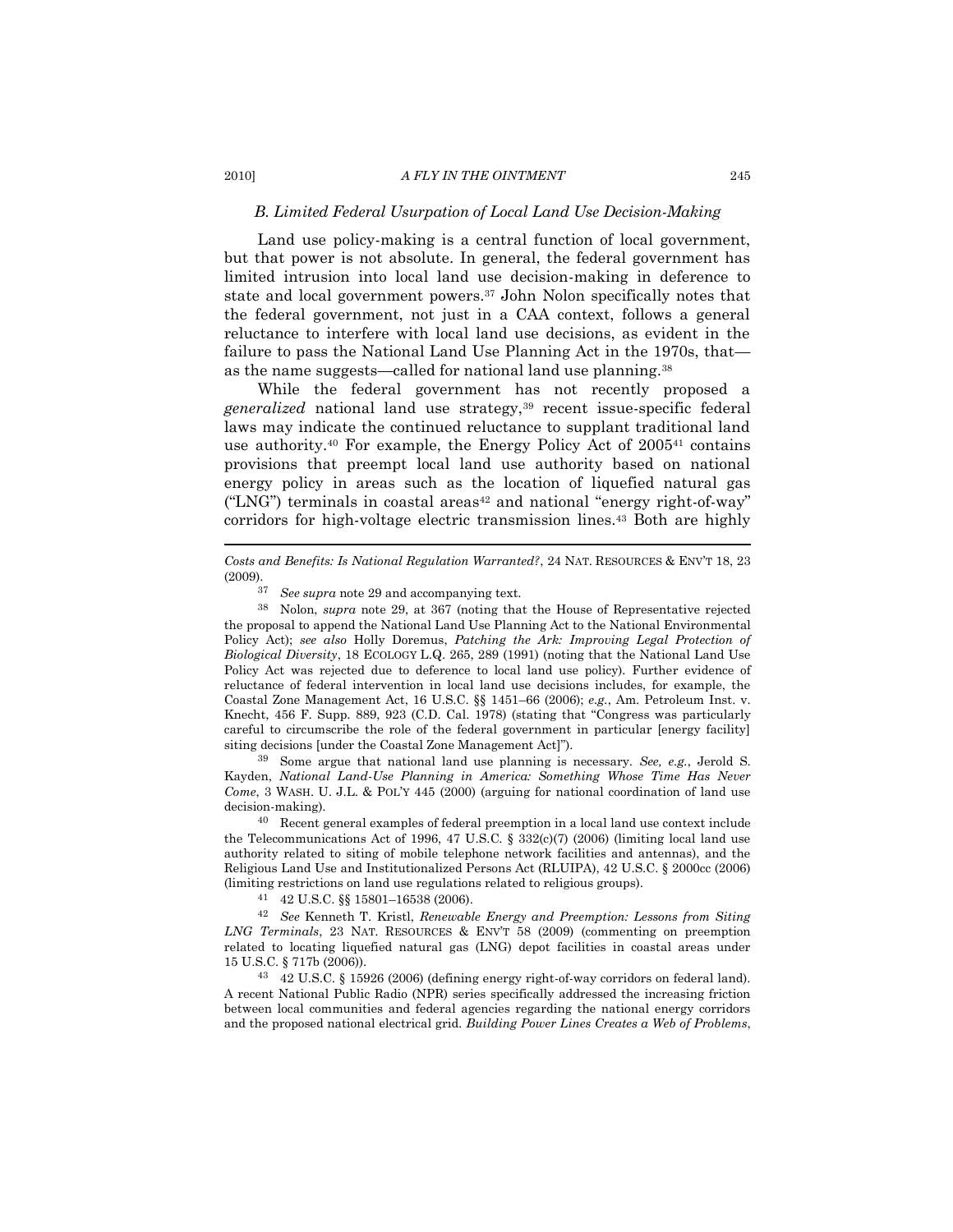controversial with strong state and local opposition,<sup>44</sup> and both would preempt local land use decision-making when local land use issues conflict with national policies. And while the Energy Policy Act of 2005<sup>45</sup> demonstrates that Congress may preempt local land use policy-making, the Act does so in a manner limited to specific federal policy objectives.

Thus, land use decisions are made largely by local governments. When the federal government has preempted local authorities related to land use issues, the preemption is typically narrowly defined. Furthermore, the federal government, in deference to the states and local governments, and as limited by the Tenth Amendment,  $46$  has not developed a national land use policy.

#### IV. LOCAL LAND USE POLICY IS DIRECTLY RELATED TO GHG EMISSIONS

Land use directly and indirectly contributes to GHG emissions. Note that the term "land use" commonly has two applications or meanings: (1) the "use of the land" and  $(2)$  the policies developed to regulate the use of the land. Both applications are relevant to assessing the effects of land use on GHG emissions.

<span id="page-7-0"></span>First, land use can describe the general surface use, or "cover," of land such as forest, cropland, grassland, commercial development, or residential development.<sup>47</sup> As land use transitions from lower intensity uses, such as forest and cropland, to more intensive uses, such as commercial development, the resulting land use affects the climate

- <sup>45</sup> 42 U.S.C. §§ 15801–16524.
- <sup>46</sup> U.S. CONST. amend. X.

<sup>(</sup>NPR radio broadcast Apr. 28, 2009), *available at* http://www.npr.org/templates/story/story. php?storyId=103537250.

<sup>44</sup> *See*, *e.g.*, Kristl, *supra* note [42,](#page-6-0) at 60 (regarding the opposition against the siting of LNG terminals); *Eastern States Reject Electricity Transmission Corridor*, ENV'T NEWS SERV. (Nov. 6, 2007), http://www.ens-newswire.com/ens/nov2007/2007-11-06-095.asp (discussing strong gubernatorial opposition to the proposed eastern national corridor); *see also* National Electric Transmission Congestion Report: Order Denying Rehearing, 73 Fed. Reg. 12959 (Mar. 11, 2008), *available at* http://nietc.anl.gov/denial/ index.cfm (information on order denying an appeal for rehearing of the decision on the Mid-Atlantic Area and Southwest Area National Corridors).

<sup>47</sup> *See, e.g.*, EPA, INVENTORY OF U.S. GREENHOUSE GAS EMISSIONS AND SINKS: 1990–2008 7-1 to 7-60 (Apr. 15, 2010), *available at* http://www.epa.gov/climatechange/ emissions/downloads10/US-GHG-Inventory-2010\_Report.pdf (discussing the "net greenhouse gas flux‖ arising from land use change); CITY OF PORTLAND & MULTNOMAH COUNTY, LOCAL ACTION PLAN ON GLOBAL WARMING 2, 18 (Apr. 2001), *available at* http://www.portlandonline.com/shared/cfm/image.cfm?id=112115 (noting the necessity of coordinating land use decision-making to reduce greenhouse gas emissions); Gregg Marland et al., *The Climatic Impacts of Land Surface Change and Carbon Management, and the Implications for Climate-Change Mitigation Policy*, 3 CLIMATE POL'Y 149, 150–51 (2003), *available at* http://www.fs.fed.us/pnw/mdr/mapss/publications/ pdf/marland2003.pdf (discussing the effects of land use decisions on mitigating climate change).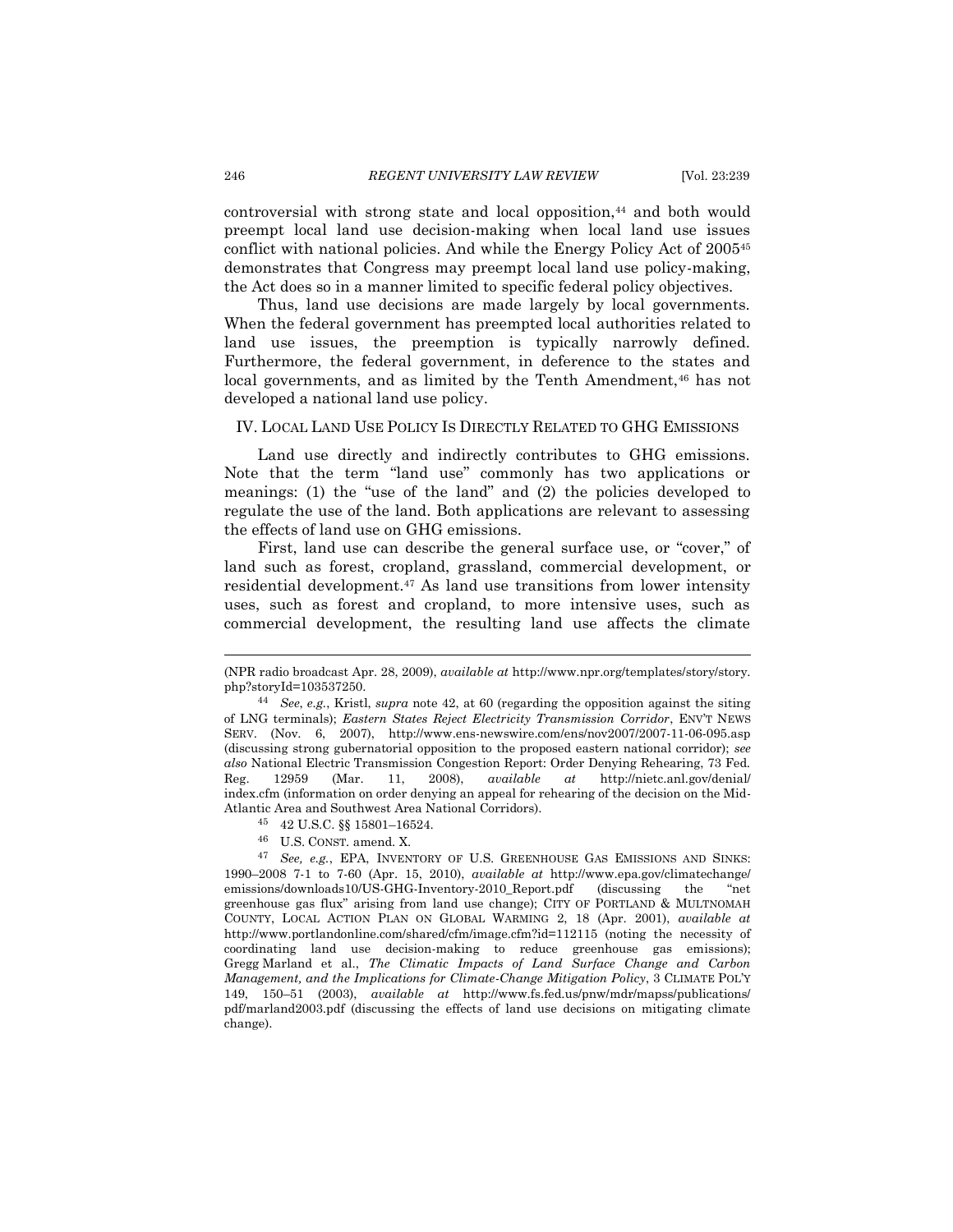because the intensity of use correlates with increases in GHG emissions.<sup>48</sup>

<span id="page-8-1"></span>Second, land use describes the policies controlling patterns of development such as zoning, comprehensive community planning, and subdivision regulations.<sup>49</sup> As communities develop new land uses consistent with land use policies, those uses contribute to GHG emissions by, for example, increasing traffic,<sup>50</sup> replacing natural carbon sinks that reduce GHGs with uses that increase GHG emissions such as parking  $\frac{1}{2}$  lots,<sup>51</sup> and increasing utility use.<sup>52</sup> Land use policies with significant negative effects are commonly, and pejoratively, termed ―urban sprawl.‖<sup>53</sup> Urban sprawl describes post-1940s land development patterns that emphasize decentralized communities and are largely and intentionally accessible by private, motor vehicles.<sup>54</sup> Sprawling development contributes to GHGs, for example, by increasing traffic and private automobile use as residents of the community are forced to drive to shop, attend school, work, et cetera.<sup>55</sup>

<span id="page-8-2"></span><span id="page-8-0"></span>The discussion in this Note focuses primarily on the latter definition of land use: land use as a policy-making tool. It should not be forgotten, however, that the first definition of land use, as the land cover or "use of the land," is also implicated in global-warming analysis.

<sup>48</sup> Marland et al., *supra* note [47,](#page-7-0) at 150–51; s*ee also* INVENTORY OF U.S. GREENHOUSE GAS EMISSIONS AND SINKS: 1990–2008, *supra* note [47,](#page-7-0) at 7-1 (noting GHG flux in forests).

<sup>49</sup> *See* J. Kevin Healy, *Local Initiatives*, *in* GLOBAL CLIMATE CHANGE AND U.S. LAW 421, 426–27 (Michael B. Gerrard ed., 2007).

<sup>50</sup> AM. PLANNING ASS'N, POLICY GUIDE ON PLANNING & CLIMATE CHANGE 9, 10 (2008), *available at* http://www.planning.org/policy/guides/pdf/climatechange.pdf ("Nationally, the transportation sector is responsible for approximately one-third of  $CO<sub>2</sub>$ emissions, and if current trends continue, those emissions are projected to increase rapidly.").

<sup>51</sup> *See id.* at 8, 9.

<sup>52</sup> *See id.* at 9–10, 25–26.

<sup>53</sup> *See* WALTER KIESER, CLIMATE PROTECTION CAMPAIGN, LAND USE AND URBAN FORM: OPPORTUNITIES FOR GREENHOUSE GAS EMISSION REDUCTION IN SONOMA COUNTY 1 (Apr. 2007), *available at* http://www.climateprotectioncampaign.org/ccap/ccap-report/ source-material/6%20Land%20Use.pdf (describing urban sprawl).

<sup>54</sup> *Id.* (providing a concise statement of the linkage between land use and GHG reductions); *see also* John R. Nolon, Golden *and Its Emanations: The Surprising Origins of Smart Growth*, 23 PACE ENVTL. L. REV. 757, 811–19 (2006) (summarizing the efforts of the state of New York to combat sprawl). *See generally* THE END OF SUBURBIA: OIL DEPLETION AND THE COLLAPSE OF THE AMERICAN DREAM (Electric Wallpaper 2004) (discussing the need for reform in community development priorities) (on file with author); EBEN FODOR, BETTER[,] NOT BIGGER: HOW TO TAKE CONTROL OF URBAN GROWTH AND IMPROVE YOUR COMMUNITY 21–28 (2d ed. 2001) (providing an activist manual for controlling urban growth).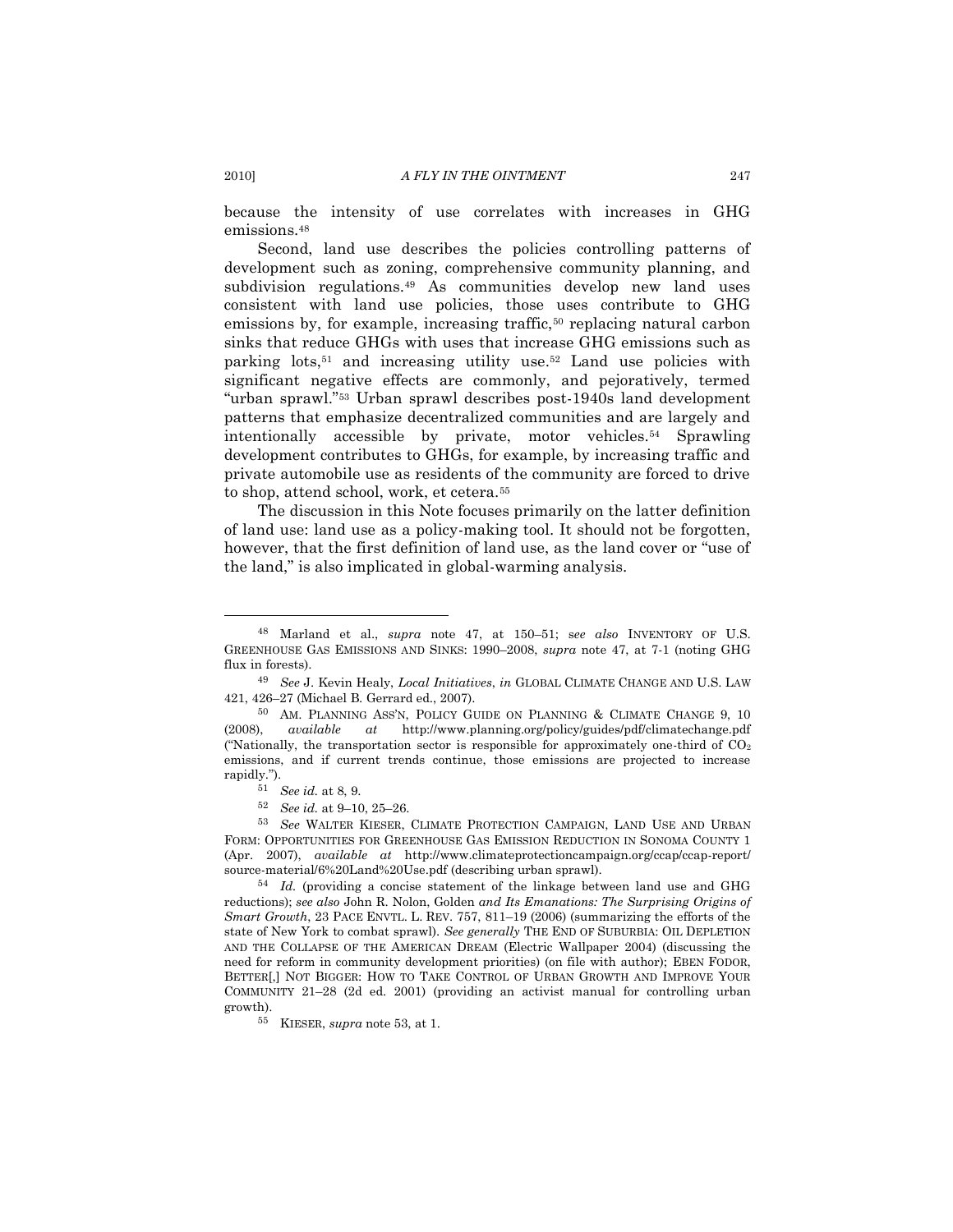## *A. Professional Organizations Recognize the Effect of Poor Land Use Decisions as Contributing to Increased GHG Emissions*

Major advocacy and professional organizations related to land use issues recognize the plain link between community development (involving land use policies) and GHG emissions. For example, the U.S. Green Building Council cites as an important organizational objective the need for model land use policies that facilitate green building programs and reduce GHGs.<sup>56</sup> Smart Growth America, in its citizen's guide for new development, specifically states that ad hoc planning has led to sprawl and significant deterioration of communities including effects on global warming.<sup>57</sup> Similarly, a recent report by the Union of Concerned Scientists states: "[T]he magnitude of warming that occurs during *this* century—and the extent to which Pennsylvanians will need to adapt—depend largely on energy and land-use choices made within the next few years  $\ldots$ ."<sup>58</sup> The American Association of State Highway and Transportation Officials ("AASHTO") recently developed a new website for state and local governments to address specific solutions to global warming arising from transportation.<sup>59</sup>

The American Planning Association ("APA") is the foremost authority for community planning professionals in the United States.<sup>60</sup> The APA's *Policy Guide on Planning & Climate Change* expressly

<sup>60</sup> *See* APA Mission and Vision, APA, http://www.planning.org/apaataglance/ mission.htm (last visited Nov. 15, 2010).

<sup>56</sup> U.S. GREEN BLDG. COUNCIL, RESEARCH COMMITTEE POSITION STATEMENT: FUNDING FOR RESEARCH ADVANCING HIGH-PERFORMANCE GREEN BUILDING 3–4 (Mar. 2007), *available at* http://www.usgbc.org/ShowFile.aspx?DocumentID=2464.

<sup>57</sup> DAVID GOLDBERG, CHOOSING OUR COMMUNITY'S FUTURE: A CITIZEN'S GUIDE TO GETTING THE MOST OUT OF NEW DEVELOPMENT 2, 45–46, *available at* http://org2. democracyinaction.org/o/5184/t/1623/signUp.jsp?key=192.

<sup>58</sup> UNION OF CONCERNED SCIENTISTS, CLIMATE CHANGE IN PENNSYLVANIA: IMPACTS AND SOLUTIONS FOR THE KEYSTONE STATE 1 (Oct. 2008), *available at*  http://www.ucsusa.org/assets/documents/global\_warming/Climate-Change-in-Pennsylvania \_Impacts-and-Solutions.pdf.

<sup>59</sup> Craig D. Brooks, *Notes from the Director,* 10 JOINT LEGISL. AIR & WATER POLLUTION CONTROL & CONSERVATION COMMITTEE NEWSL.: ENVTL. SYNOPSIS 1, 2 (Oct. 2009), *available at* http://jcc.legis.state.pa.us/resources/ftp/documents/newsletters/ Environmental%20Synopsis%20-%20October%202009.pdf (solutions include a proposed federal program to coordinate and improve land use decision-making in an effort to reduce vehicle miles driven and thus reduce GHG emissions). According to the American Association of State Highway and Transportation Officials (AASHTO), a new federal transportation bill expressly requires "as a part of the transportation planning process, States and their metropolitan planning organizations must establish greenhouse gas emission reduction targets and strategies to meet those targets.‖ Press Release, AASHTO, New Transportation Website Targets Greenhouse Gases (July 27, 2009), *available at*  http://news.transportation.org/press\_release.aspx?Action=ViewNews&NewsID=249. The new AASHTO website, entitled *Real Solutions for Climate Change*, is available at http://climatechange.transportation.org/ (last visited Nov. 8, 2010).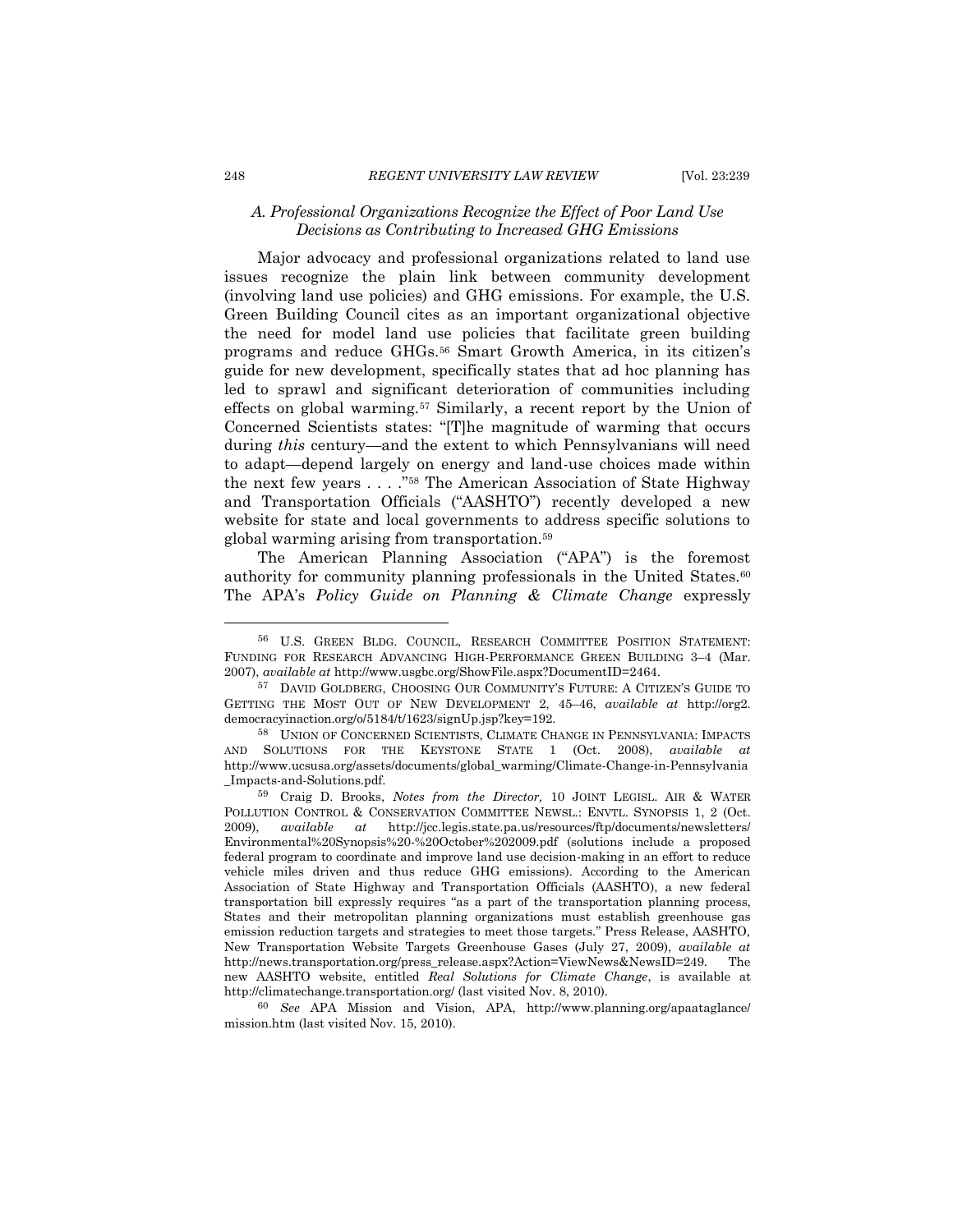recognizes the link between community planning and GHG emissions, and the guide significantly incorporates land use policy revisions as a method for mitigating associated climate change.<sup>61</sup> Due to the influence of the APA, a detailed overview of current policies may provide insights into land use and climate change relationships.

The policy guide recognizes the fundamental role of local action by noting that "local, state[,] or regional plans are necessary to provide the appropriate guidance for specific areas and communities."<sup>62</sup> The APA guide further recommends that "new zoning and development standards" should incorporate climate change impacts and implications in required environmental reviews and decision-making. Climate change should be incorporated into comprehensive planning that meets new emission goals and targets."<sup>63</sup> This policy statement indicates that climate change is now a fundamental factor in evaluating the environmental impacts of local land development projects, expanding beyond the immediate-effects analysis traditionally applied by local governments.

In sharp contrast to traditional urban sprawl development, the APA recommends that to mitigate the effects of poor planning, "new policies and regulations should be developed that promote mixed use development, transit-oriented design, and greater development intensity to create communities with land use patterns with reduced energy consumption, fewer vehicle miles traveled[,] and reduced greenhouse gases."<sup>64</sup> These recommendations attempt to reduce the primary negative aspects of traditional development, that is, requiring significant traffic infrastructure to support the sprawling development. Regarding these links between land development and traffic, the APA maintains that ―[l]and use patterns play a significant role in reducing Vehicle Miles Travelled ("VMT") and  $\dots$  [the] associated greenhouse gas emissions."<sup>65</sup>

The policy guide specifically recommends that local planning incorporate local energy production, green space creation and preservation, green building practices, assessment of GHG effects when considering development, and local foods production to mitigate GHG emissions.<sup>66</sup> The APA document and its influence on community planners demonstrate that the APA is not debating *whether* such policy

<sup>61</sup> AM. PLANNING ASS'N, *supra* not[e 50,](#page-8-1) at 7–10.

<sup>62</sup> *Id*. at 13.

<sup>63</sup> *Id.* at 39.

<sup>64</sup> *Id.* Interestingly, the APA's recommendations are not a radical departure from the CAA itself. The congressional purpose for the CAA states, in part, "that the growth in the amount and complexity of air pollution brought about by urbanization, industrial development, and the *increasing use of motor vehicles*, has resulted in mounting dangers to the public health and welfare."  $42 \text{ U.S.C.}$  §  $7401(a)(2)$  (2006) (emphasis added).

<sup>65</sup> AM. PLANNING ASS'N, *supra* not[e 50,](#page-8-1) at 8.

<sup>66</sup> *Id.* at 7–10.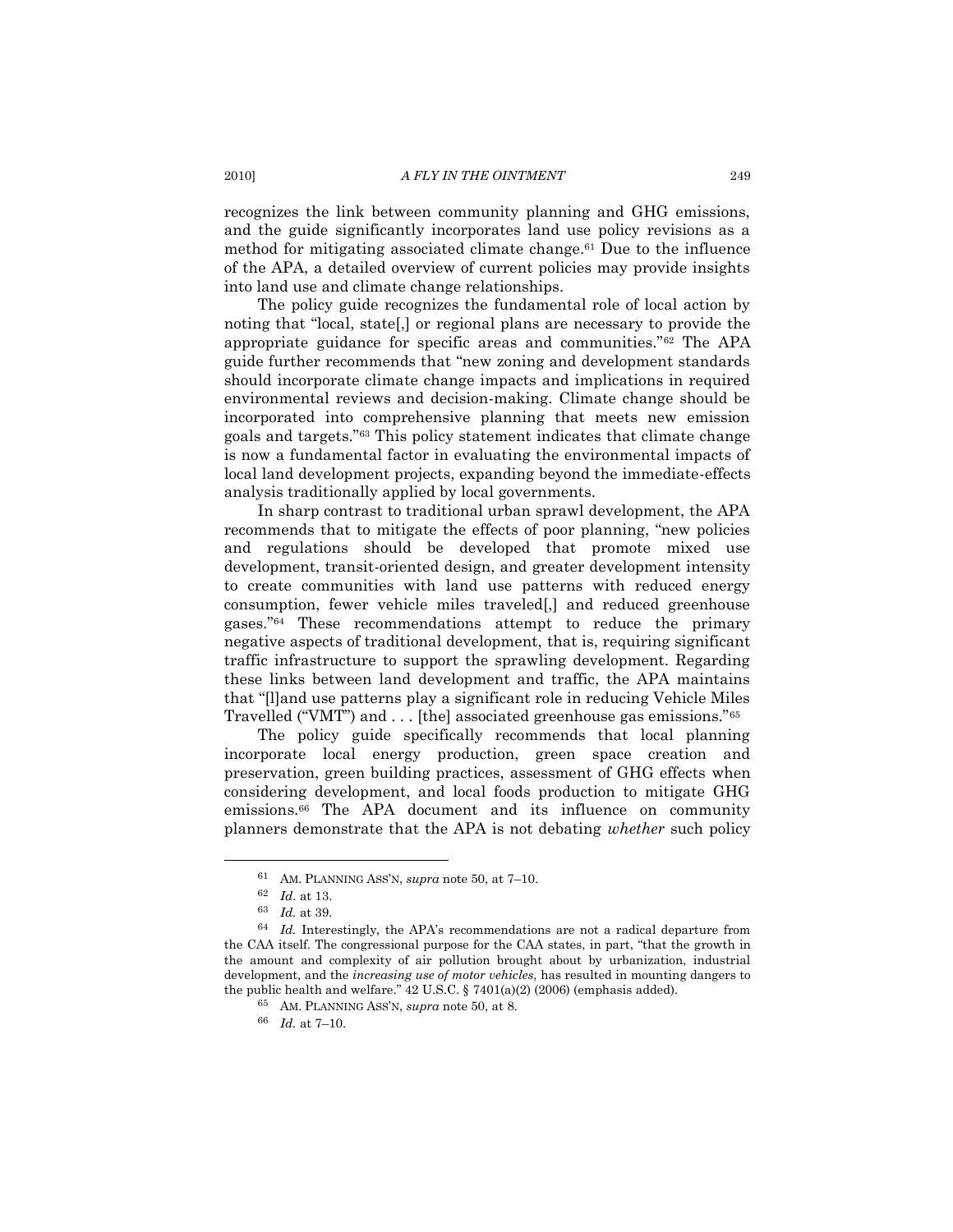changes are required, but instead is providing concrete recommendations to affect climate change by implementing and significantly revising local land use policies.

Thus, major professional and advocacy organizations consistently recommend that local action is necessary to address global warming. The weight these organizations carry provides compelling support for local communities seeking to invoke police powers to limit GHG emissions. In other words, the APA firmly establishes the link between land use policy and reducing GHG emissions, thus obviating challenges that such local actions are arbitrary or capricious.<sup>67</sup>

## *B. Local Government Land Use Policy Revisions to Address GHG Emissions*

State governments, especially local governments, are integrating GHG emissions-reduction programs into local land use decisionmaking.<sup>68</sup> In September 2008, California passed significant legislation that expressly addresses the link between land use policies and GHG emissions reductions, providing clear direction for local governments to take action.<sup>69</sup> The California law provides incentives to builders who incorporate GHG reductions into development plans, emphasizes sustainable community design, and encourages reductions in vehicle traffic by encouraging the development of "walkable" communities.<sup>70</sup>

Local, community-specific initiatives are growing. Sonoma County in California released a policy report plainly emphasizing the focus on climate change as the impetus for new land use policies in the county.<sup>71</sup> The policies include emphasizing city redevelopment, directing new community growth to existing cities and urban areas, and using

<sup>67</sup> *See supra* Part III and notes [28](#page-4-1)–[34](#page-5-0) (discussing land use as a quintessential function of local government according to *Vill. of Euclid v. Ambler Realty Co.* and its progeny).

<sup>68</sup> The analysis in this Note focuses primarily on local government initiatives. States are likewise taking significant actions to reduce GHGs. *See generally* PACE LAW SCH. CTR. FOR ENVTL. LEGAL STUDIES, UPDATE TO CHAPTER 11—THE STATE RESPONSE TO CLIMATE CHANGE: 50[-]STATE SURVEY (June 25, 2010), *available at* http://www.abanet.org/abapubs/globalclimate/docs/stateupdate\_102908.pdf (providing an online update to Pace Law School Center for Environmental Legal Studies, *The State Response to Climate Change: 50-State Survey, in* GLOBAL CLIMATE CHANGE AND U.S. LAW 371 (Michael B. Gerrard ed., 2007)).

<sup>69</sup> Press Release, Office of the Governor, Governor Schwarzenegger Signs Sweeping Legislation to Reduce Greenhouse Gas Emissions Through Land-Use (Sept. 30, 2008), *available at* http://gov.ca.gov/press-release/10697.

<sup>&</sup>lt;sup>70</sup> *Id.* "Walkable" communities are also termed "new urbanist." in which communities focus on providing necessary services within walking distance of the home. *E.g.*, THE END OF SUBURBIA, *supra* note [54](#page-8-2) (encouraging the development of communities with non-automobile transportation focus).

<sup>&</sup>lt;sup>71</sup> KIESER, *supra* not[e 53,](#page-8-0) at  $4-5$ .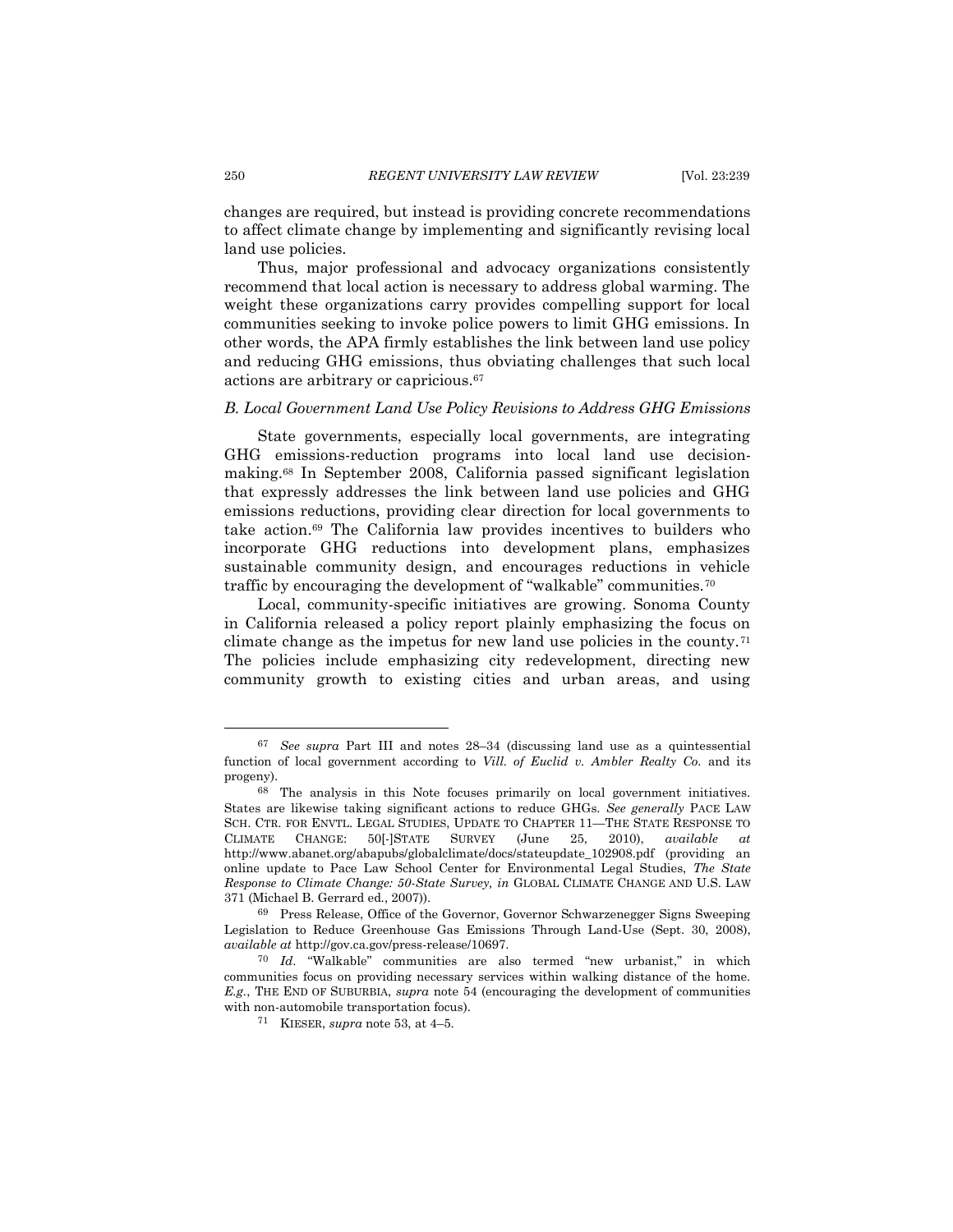transferrable development credits to minimize growth in rural areas.<sup>72</sup> The initiatives are intended to reduce vehicular traffic by focusing community growth in areas with existing infrastructure that obviates or minimizes the use of vehicles, thus reducing GHG emissions.<sup>73</sup>

Montgomery County in Pennsylvania developed a county-level *Climate Change Action Plan*. <sup>74</sup> The plan addresses links between land use policies and GHG emissions reductions, and especially emphasizes the critical link between transportation and GHG emissions: "Land use and transportation are inextricably linked. Research has shown the compactness and integration of uses in a community encourages a decrease in the [number] of vehicle miles traveled."<sup>75</sup> The report also emphasizes the need to maintain green space (for example, forests and open areas) to help mitigate GHGs.<sup>76</sup>

The Minnesota Climate Change Advisory Group, a leading advocacy group for Minnesota cities, unanimously approved a plan to reduce GHG emissions in the state.<sup>77</sup> The primary focus of the unanimously adopted initiative was "improving land use planning and development practices.‖<sup>78</sup> The goals of the plan included focusing development in already-urbanized areas, reducing development in rural areas by increasing minimum lot size requirements for rural development projects, and implementing state-wide reductions in vehicle miles traveled.<sup>79</sup>

As is evident in these examples, local governments are addressing GHG emissions through local police powers and local land use policies. The initiatives largely address the fundamental links between transportation, land development, open space preservation, and general land use policies in an effort to address GHG emissions comprehensively.

 $\overline{a}$ 

<sup>77</sup> MINN. CLIMATE CHANGE ADVISORY GRP., LAND USE PLANNING KEY TO REDUCING GREENHOUSE GAS EMISSIONS (rev. Feb. 3, 2009), *available at* http://www.gmetrust.org/wpcontent/uploads/2009/10/landuse\_mccag\_final\_020309.pdf.

<sup>72</sup> *See id.* at 4.

<sup>73</sup> *Id.* at 1–3.

<sup>74</sup> MONTGOMERY CNTY. GREENHOUSE GAS REDUCTION TASK FORCE, GREENPRINT FOR MONTGOMERY COUNTY: CLIMATE CHANGE ACTION PLAN 2 (Dec. 2007), *available at* http://greenprint.montcopa.org/greenprint/cwp/view,a,1657,q,63169,greenprintNav,%7C. asp.

<sup>75</sup> *Id.* at 27.

<sup>76</sup> *Id.* at 28, 30. Similar initiatives in Pennsylvania include Chester County's task force, *see* GHGR TASK FORCE, CHESTER CNTY., PA, http://dsf.chesco.org/chesco/cwp/view.  $a$ sp?a=1511&q=633902 (last visited Nov. 7, 2010), and a green infrastructure initiative in Lancaster County, *Greenscapes*, LANCASTER CNTY. PLANNING COMM'N, http://www.co. lancaster.pa.us/planning/cwp/view.asp?a=2&q=624655 (last updated Apr. 15, 2010).

<sup>78</sup> *Id.*

<sup>79</sup> *Id*.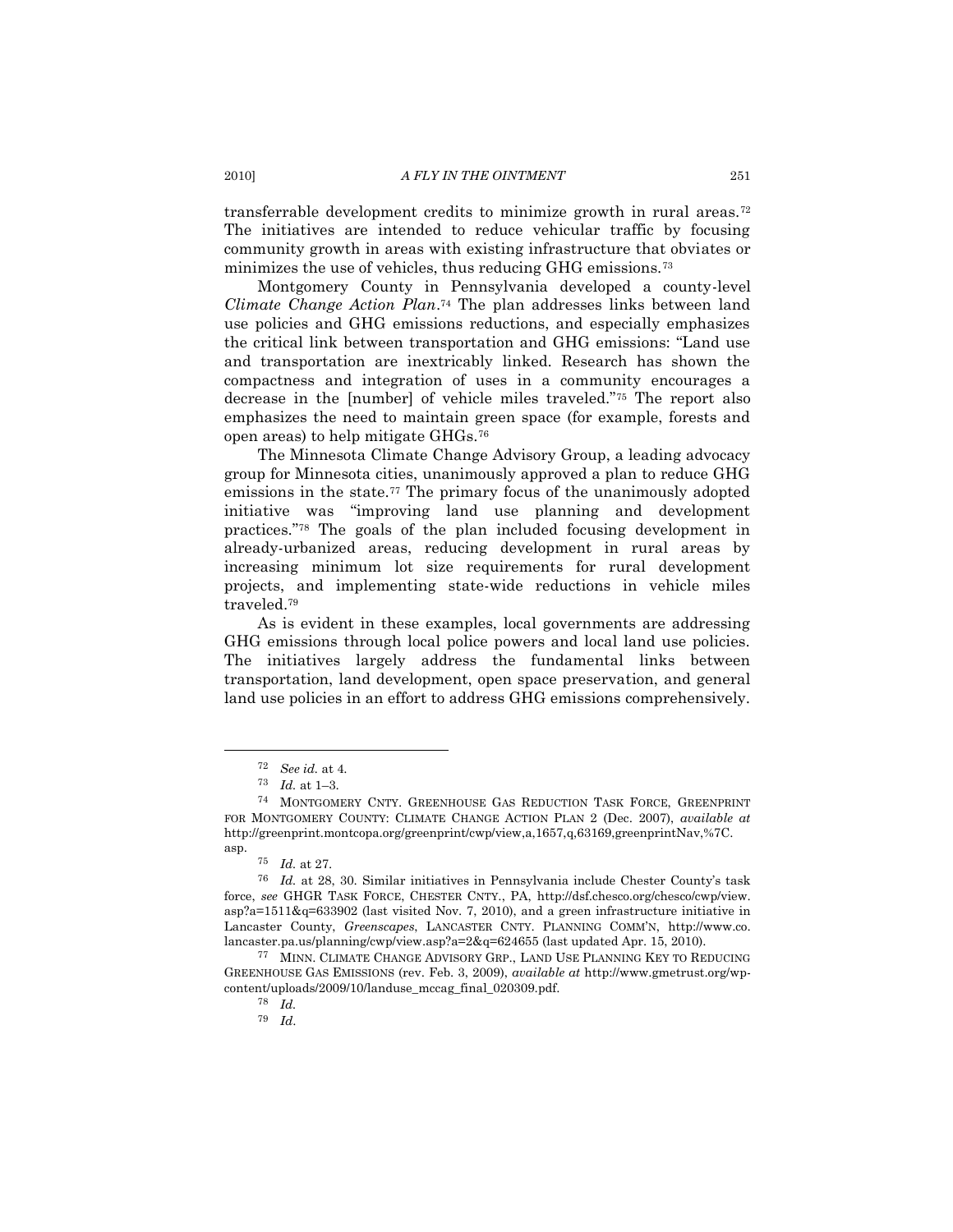### V. *MASSACHUSETTS V. EPA*—A CATALYST FOR FEDERAL GHG REGULATION

Until 2007, whether the federal government had the power to regulate GHGs was uncertain.<sup>80</sup> Thus, the federal government apparently could not preempt a local land use ordinance that was based on mitigating GHG emissions because no express federal power existed to affect the preemption as related to GHGs.<sup>81</sup> The Clean Air Act, a likely candidate for the regulation of GHGs, regulated air pollutants—not GHGs *per se*82—and the primary GHGs, with the exception of nitrous oxide, are not listed air pollutants under the CAA.<sup>83</sup> *Massachusetts v. EPA*, <sup>84</sup> however, served as a catalyst for resolving the uncertainty related to federal regulation of GHGs—albeit not a complete resolution.<sup>85</sup>

<span id="page-13-0"></span>A discussion of GHG issues is incomplete without a few comments on *Massachusetts v. EPA*, in which the Supreme Court first tackled climate change.<sup>86</sup> The Supreme Court held that the EPA Administrator has the statutory power to regulate  $CO<sub>2</sub>$ , a GHG, from mobile sources.<sup>87</sup> The case involved an effort by states and other entities to force the EPA to regulate  $CO<sub>2</sub>$  emissions in an effort to reduce the effects of global warming.<sup>88</sup> The Court held that the refusal to regulate  $CO<sub>2</sub>$  from mobile sources was arbitrary and capricious.<sup>89</sup> Note, however, that the Court did not specifically say the EPA *must* regulate CO<sub>2</sub>.<sup>90</sup> Rather, the EPA

 $\overline{a}$ 

<sup>84</sup> 549 U.S. 497 (2007).

<sup>85</sup> Arguably, the *Massachusetts v. EPA* holding does not expressly state that the EPA must regulate  $CO<sub>2</sub>$  in new motor vehicles, but instead holds that the EPA cannot evasively cite "uncertainty" as the basis for not regulating  $CO<sub>2</sub>$ . *See id.* at 505, 534.

<sup>86</sup> *See generally* Lisa Heinzerling, *Climate Change in the Supreme Court*, 38 ENVTL. L. 1 (2008) (a cogent "insider" assessment of the posture and outcomes of *Massachusetts v. EPA*).

<sup>90</sup> Holly Doremus & W. Michael Hanemann, *Of Babies and Bathwater: Why the Clean Air Act's Cooperative Federalism Framework Is Useful for Addressing Global* 

<sup>80</sup> Arnold W. Reitze, Jr., *Federal Control of Carbon Dioxide Emissions: What Are the Options?*, 36 B.C. ENVTL. AFF. L. REV. 1, 1–2 (2009).

<span id="page-13-1"></span><sup>81</sup> *Id.*

<sup>82</sup> *Regulating Greenhouse Gases Under the Clean Air Act*, WORLD RESOURCES INSTITUTE, Apr. 2009, at 1, *available at* http://pdf.wri.org/bottom\_line\_ghg\_clean\_ air.pdf.

<sup>83</sup> The six common criteria air pollutants, standardized by the EPA through National Ambient Air Quality Standards under the CAA are ozone, particulate matter, carbon monoxide, nitrous oxide, sulfur dioxide, and lead. *Compare What Are the Six Common Air Pollutants?*, EPA, http://www.epa.gov/air/urbanair/ (last updated July 1, 2010), *and Air Pollutants*, EPA, http://www.epa.gov/air/airpollutants.html (last updated Feb. 20, 2009) (listing all air pollutants, including hazardous air pollutants), *with* U.S. ENERGY INFO. ADMIN., *supra* note [1,](#page-0-0) at 1 (GHGs include carbon dioxide, methane, and nitrous oxide).

<sup>87</sup> 549 U.S. at 505, 528.

<sup>88</sup> *Id.* at 505, 528. *See also* Heinzerling, *supra* not[e 86,](#page-13-0) at 1–4.

<sup>89</sup> 549 U.S. at 528, 534–35.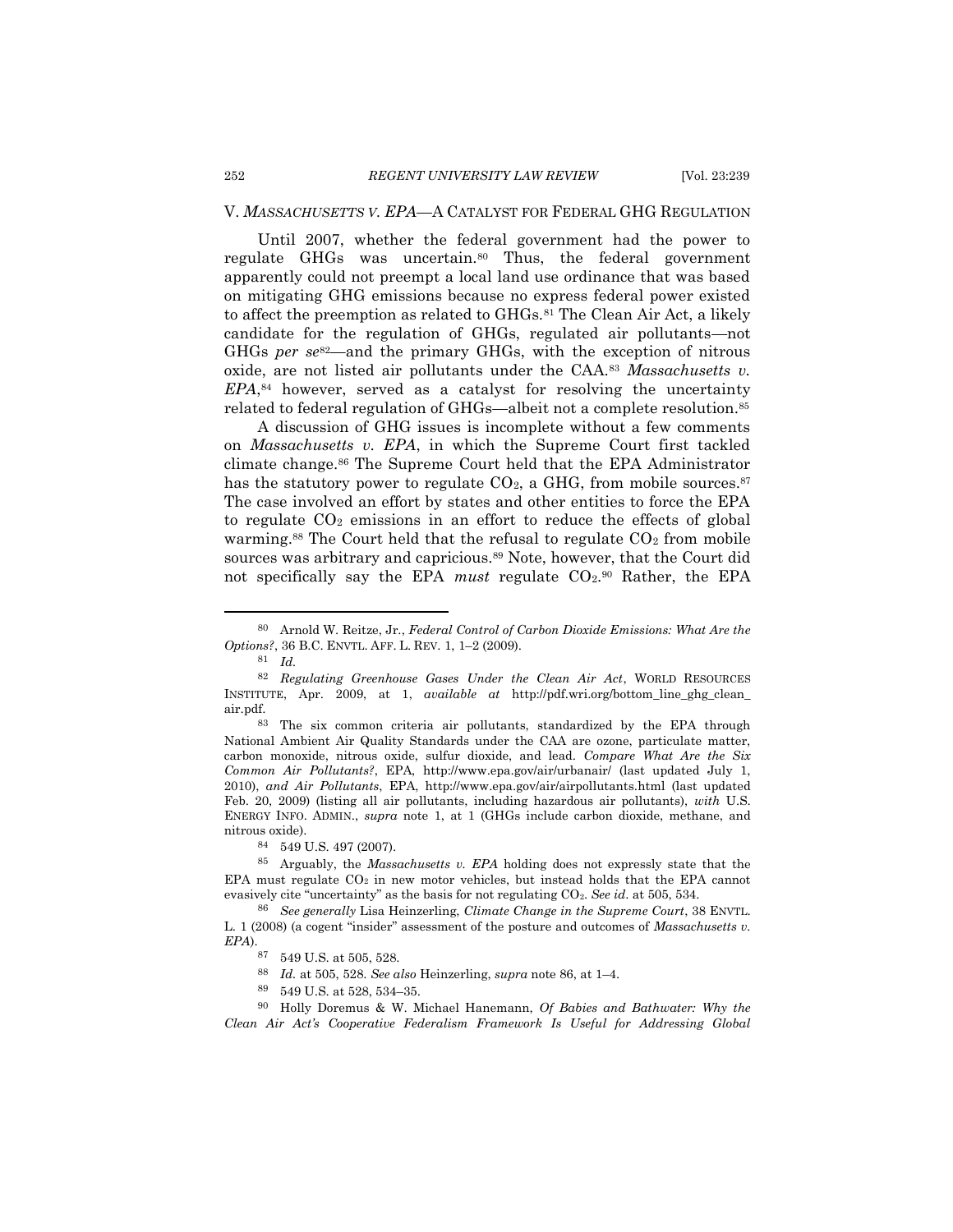cannot claim that it does not have the statutory power to regulate  $CO<sub>2</sub>$ because  $CO<sub>2</sub>$  is not an "air pollutant" as defined by the CAA, and thus not subject to regulation by the EPA via the CAA.<sup>91</sup> While *Massachusetts v. EPA* was less than conclusive, the holding does advance the debate on federal GHG regulation and has led to more recent developments in which the EPA has initiated efforts to regulate  $CO<sub>2</sub>$  formally as a GHG under the CAA.<sup>92</sup>

<span id="page-14-0"></span>The Court's opinion in *Massachusetts v. EPA* does appear to allow agency deference in the  $CO<sub>2</sub>$  regulation issue. In an article on agency deference in interpreting regulations, Lisa Schultz Bressman argues that congressional delegation of regulatory functions should rarely be overturned as long as the regulation is not "so illogical as to constitute virtual category mistakes or polar opposites."<sup>93</sup> Bressman states that if Congress delegates the regulation of  $x$  to an agency, the agency is not authorized to regulate *y*. <sup>94</sup> But a corollary, and the issue largely at stake in *Massachusetts v. EPA*, is also true: "[W]hen Congress instructs an agency to regulate  $x$ , it cannot decline to regulate one type of  $x$ .<sup>"95</sup> Thus, if the EPA can regulate air pollutants and if  $CO<sub>2</sub>$  is an air pollutant, then the EPA cannot decline to regulate  $CO<sub>2</sub>$ .<sup>96</sup> Arguably, applying

 $91$  549 U.S. at 528–530. Note, however, that the effect of the decision did not leave the EPA with much room to conclude regulation was unnecessary. Doremus & Hanemann, *supra* not[e 90,](#page-13-1) at 831 n.171.

<sup>92</sup> *See supra* notes [22](#page-3-0)–[24.](#page-4-2) The latest summary of the EPA regulatory agenda for both current and long-term regulatory strategy indicates that the EPA incontrovertibly seeks to regulate  $CO<sub>2</sub>$  under the authority of the CAA, including requiring mandatory reporting of GHGs, offering specific findings that GHGs endanger public health, and developing scientific methods for measuring GHGs for long-term monitoring. EPA, EPA-230-Z-09-001, SPRING 2009 SEMIANNUAL REGULATORY AGENDA 36, 44, 69 (2009), *available at* http://www.epa.gov/lawsregs/documents/regagendabook-spring09.pdf. For a concise, current summary of the proposed mandatory GHG reporting rule, see Seth A. Rice, *EPA's Mandatory Greenhouse Gas Emission Reporting Rule Takes Shape*, TRENDS, Sept./Oct. 2009, at 13.

<sup>93</sup> Lisa Schultz Bressman, Chevron*'s Mistake*, 58 DUKE L.J. 549, 585 (2009).

*Warming*, 50 ARIZ. L. REV. 799, 831 n.171 (2008). It is worth noting, however, the compelling contrary views that argue the CAA structure is not intended to address climate change. *E.g.*, Jason Scott Johnston, *Climate Change Confusion and the Supreme Court: The Misguided Regulation of Greenhouse Gas Emissions Under the Clean Air Act*, 84 NOTRE DAME L. REV. 1, 1–2 (2008) (stating that claims by environmentalists that *Massachusetts v. EPA* was an "important victory in the battle to curb global warming" are "alarmist" and that "in the short-to-medium run, a warmer climate will be predominantly beneficial, rather than harmful, to the United States").

 $\begin{array}{cc} 94 & Id. \\ 95 & Id. \end{array}$ 

*Id.* at n.156.

<sup>96</sup> *Id.* A similar analysis with a similar result arose in the mid-1970s related to lead pollution. Lead in motor fuels was deemed a criteria pollutant under the CAA; once lead was listed, the EPA did not have discretion not to regulate it as an air pollutant. Natural Res. Def. Council v. Train, 411 F. Supp. 864, 870 (S.D.N.Y. 1976).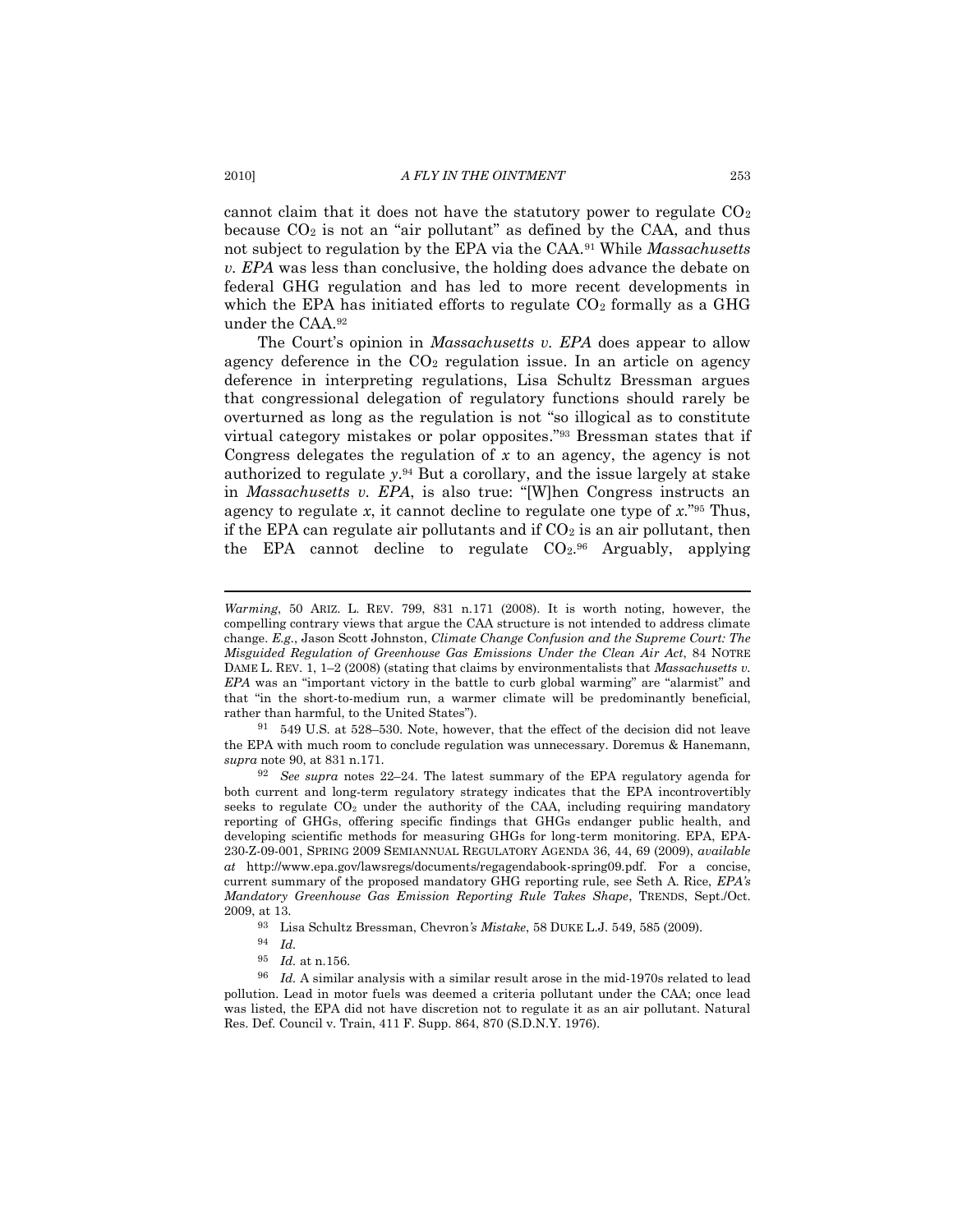Bressman's logic, *Massachusetts v. EPA* does pave the way to regulating CO<sup>2</sup> as an air pollutant subject to the CAA regulatory structure.

As of this writing, there is little doubt that the EPA will regulate CO2. <sup>97</sup> The power to regulate is evident; the *will* to regulate is now also evident. Under the Obama Administration, the EPA is moving rapidly to reconsider the Bush Administration's refusal to take action, even after Massachusetts v. EPA, to regulate  $CO<sub>2</sub>$ .<sup>98</sup> As indicated above, the administration has set aggressive goals for GHG emissions reductions a 28% reduction by 2020.<sup>99</sup> The EPA is also taking direct action to regulate  $CO<sub>2</sub>$  as a criterion pollutant under the CAA.<sup>100</sup>

#### VI. FUNDAMENTAL LIMITS ON FEDERAL PREEMPTION

The Supremacy Clause of the Constitution allows federal law preemption of state or local laws when they conflict with the federal law.<sup>101</sup> There are two types of preemption: field preemption, in which the regulatory scheme is so comprehensive that the state is left with little or no room to regulate, and conflict preemption, in which complying with both a federal and state law is logically impossible.<sup>102</sup> In the CAA context, "the CAA does not preclude state and local regulation of air pollution, so long as any state or local regulation is no less strict than

<sup>97</sup> *See supra* notes [22](#page-3-0)–[23,](#page-3-1) [92.](#page-14-0)

<sup>98</sup> Press Release, EPA, EPA Administrator Jackson Orders Review of Key Clean Air Document (Feb. 17, 2009) *available at* http://yosemite.epa.gov/opa/admpress.nsf/8b770 facf5edf6f185257359003fb69e/3274377ad2d9fc42852575600077efb5!OpenDocument.

Environmental groups have strongly supported the review of CO<sub>2</sub>. *E.g.*, Posting of Terry Winckler to unEARTHED Blog, Update: Obama's Six Easy Things, Winckler to unEARTHED Blog, Update: Obama's Six Easy Things, http://unearthed.earthjustice.org/blog/2009-february/update-obamas-six-easy-things (Feb. 18, 2009, 11:30 AM) (commenting that the Obama Administration's review of the Bush Administration decision not to regulate  $CO<sub>2</sub>$  via the CAA was "[o]ne of the most significant actions" of the Obama Administration).

<sup>99</sup> *Energy & Environment*, *supra* not[e 2.](#page-0-2)

<sup>100</sup> *See supra* notes [22](#page-3-0)–[23,](#page-3-1) [92.](#page-14-0)

<sup>101</sup> U.S. CONST. art. VI, cl. 2; *see*, *e.g.*, Crosby v. Nat'l Foreign Trade Council, 530 U.S. 363, 371, 372, 388 (2000) (holding a Massachusetts law limiting trade with Burma impermissibly interfered with federal law and presidential powers and was thus preempted); CSX Transp., Inc. v. Easterwood, 507 U.S. 658, 663–64 (1993) (superseded by statute on other grounds) (noting railroad crossings are regulated by federal law that preempts state tort law actions regarding railroad crossings); Se. Oakland Cnty. Res. Recovery Auth. v. City of Madison Heights, 5 F.3d 166, 168 (6th Cir. 1993) (holding a community cannot adopt clean air standards as part of police powers to prevent location of an incinerator when such standards conflict with federal standards). *See generally* 61B AM. JUR. 2D *Pollution Control* § 150 (2010) (summarizing retention of state authority and preemption issues in the CAA context).

<sup>102</sup> *See* Geier v. Am. Honda Motor Co., 529 U.S. 861 (2000) (providing an extensive discussion of the preemption doctrine in context of a negligence case related to automobile air bags); Gade v. Nat'l Solid Wastes Mgmt. Assoc., 505 U.S. 88, 98 (1992) (regarding preemption in a health-and-safety regulation context).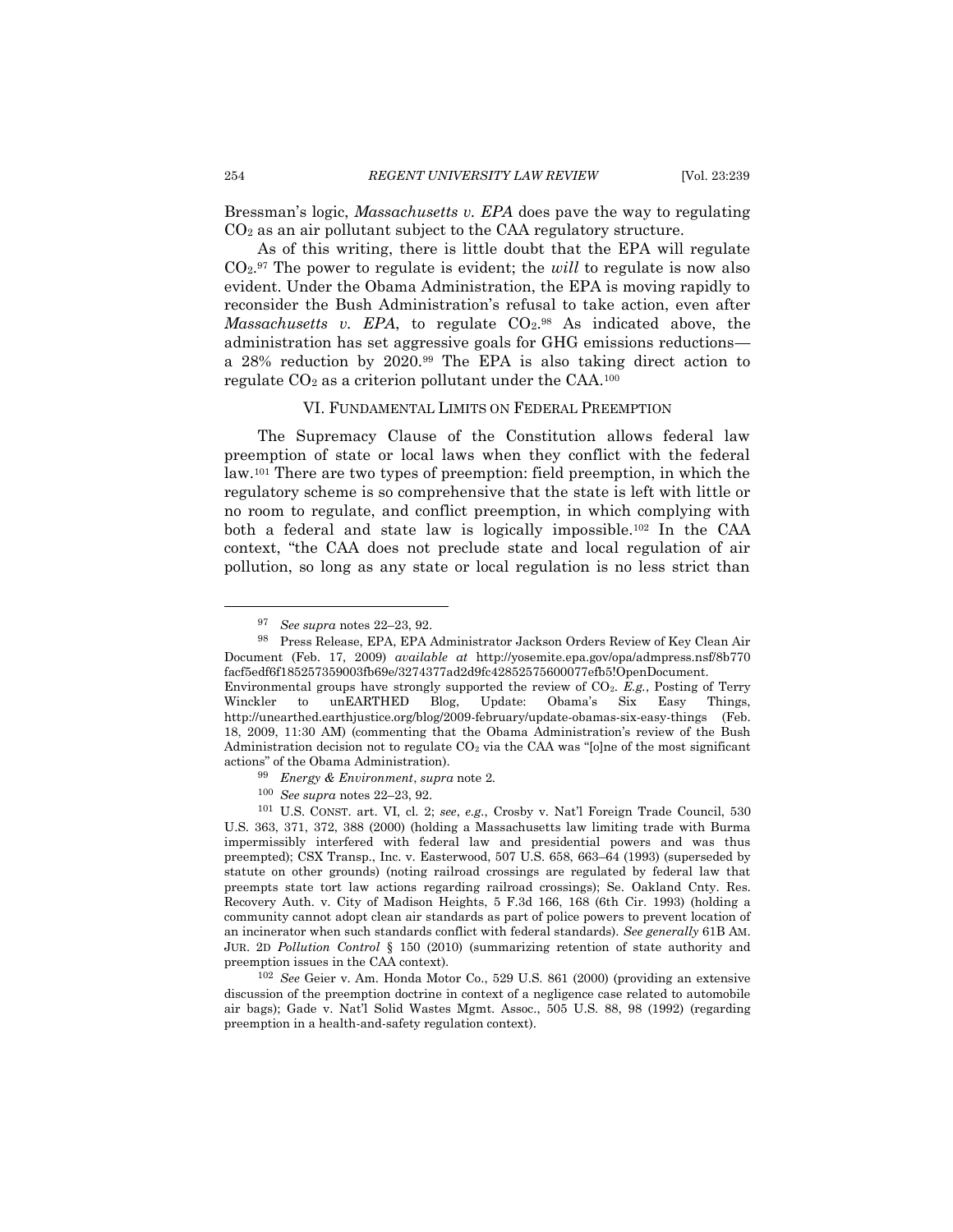#### 2010] *A FLY IN THE OINTMENT* 255

federal standards."<sup>103</sup> The shared responsibility for regulation in the CAA between federal, state, and local governments indicates that the CAA is not a comprehensive scheme preempting all state and local regulations; to the contrary, the CAA expressly provides for such shared regulation.<sup>104</sup> Thus, preemption issues related to local regulations are likely to arise as conflict preemption on a case-by-case basis and not in the context of field preemption.

# *A. Federal Statute Does Not Preempt Local Land Use, GHG-Related Regulations*

Conflict preemption could technically arise in two contexts: (1) direct conflict between a local regulation and federal law or (2) conflict between a local regulation and state law.<sup>105</sup> Regarding the latter conflict, "nowhere does the CAA affirmatively grant *local* governments the independent power to regulate air pollution." $106$  Logically, therefore, any air pollution regulatory powers by the local government may derive indirectly from state grants of such power to the local governments.<sup>107</sup> Thus, at the minimum, the local government initiatives cannot conflict with state initiatives or state air pollution regulation policy. The source of this conflict is the limit on delegated powers from the state to local governments.

The former issue, a conflict between federal and local policy, is the focus of this discussion.<sup>108</sup> As related to land use regulation, the federal preemption issue is distinguished from preemption arising from, for example, local building codes and other local laws.<sup>109</sup> While both land use regulations and building codes may implicate local government

<sup>103</sup> *Se. Oakland Cnty.*, 5 F.3d at 169 (citing 42 U.S.C. § 7401(a)(3) (1993)).

<sup>104</sup> *See* 42 U.S.C. §§ 7401(a)(3)–(4), 7402(a), 7416, 7431 (2006).

<sup>105</sup> The latter conflict between state and local air policies is mentioned in this Note, but is not the subject of the discussion.

<sup>106</sup> *Se. Oakland Cnty.*, 5 F.3d at 169 (emphasis added).

<sup>107</sup> *See id*.

<sup>108</sup> The CAA expressly recognizes that air pollution regulation fundamentally involves state and local actors: "[A]ir pollution prevention (that is, the reduction or elimination, through any measures, of the amount of pollutants produced or created at the source) and air pollution control at its source is the *primary responsibility of States and local governments* . . . . " 42 U.S.C. § 7401(a)(3) (2006) (emphasis added). Thus, state and local actions are presumed to be a fundamental part of any air pollution regulatory scheme.

<sup>109</sup> Leigh Kellett Fletcher discusses the emerging conflict between local green building initiatives and federal regulation of GHGs in a recent article and specifically notes the conflicts between land use regulations and green building. Fletcher, *supra* note [36,](#page-5-1) at 20–24. In the green building context, Fletcher cogently notes that local green building initiatives are in potential conflict with national regulatory policies. *Id.* at 23. Fletcher further cautions that federal preemption may needlessly threaten local initiatives. *See id*. at 24.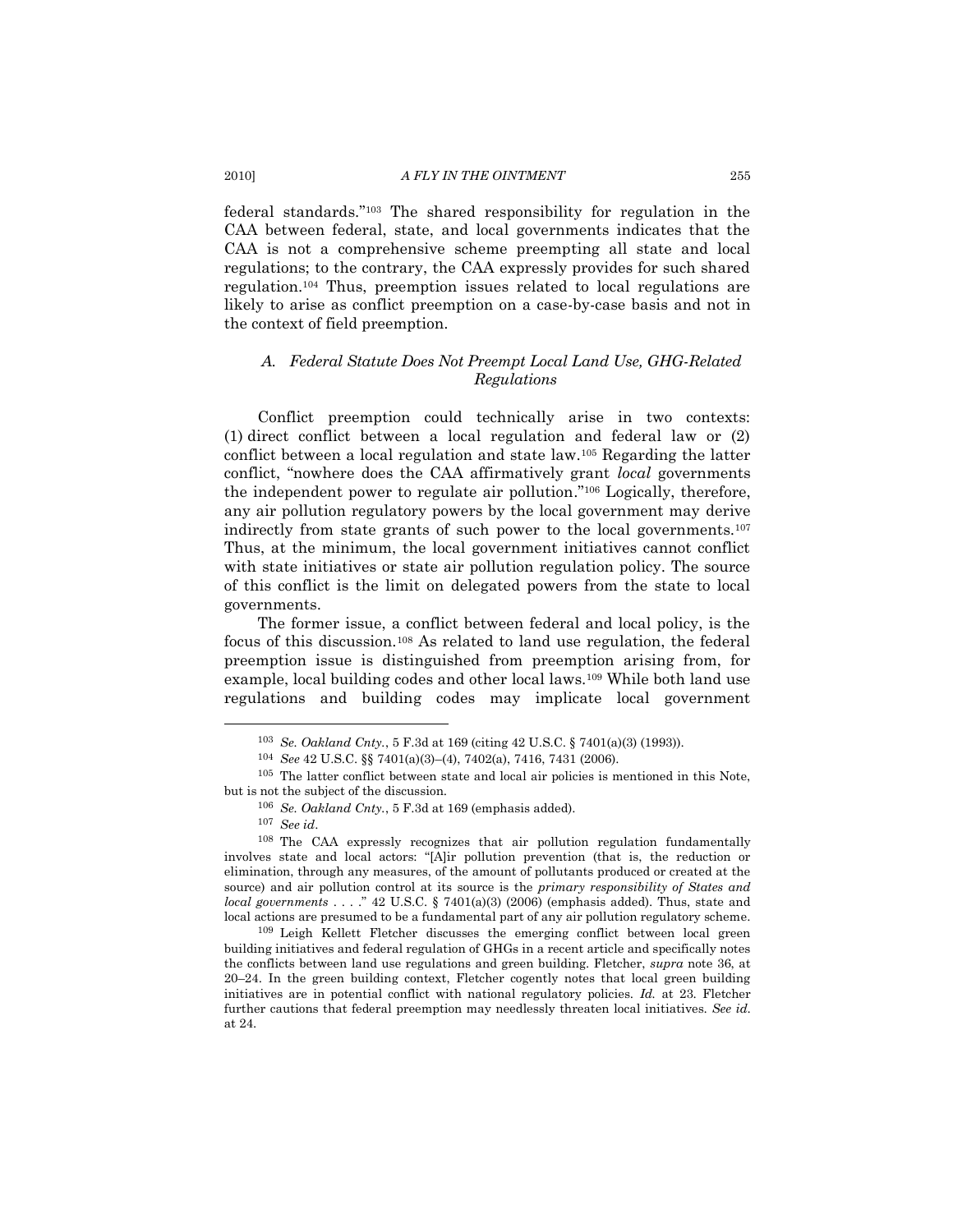regulation of GHG emissions, issues related to building codes deal more directly with statutory preemption—especially when the local codes attempt to establish local energy efficiency standards for appliances that conflict with specific national standards.<sup>110</sup>

For example, a case closely watched by attorneys in the U.S. District Court for the District of New Mexico was brought by the Air Conditioning, Heating, and Refrigeration Institute challenging a green building code implemented by the City of Albuquerque.<sup>111</sup> The code establishes, among other objectives, a rigorous green buildings program to enhance energy efficiency within the city as part of the city's 2030 Challenge Program.<sup>112</sup> The industry group challenged the energy efficiency requirements related to "HVAC<sup>113</sup> products and water heaters" because, the group alleges, the standards directly conflict with federal law on energy efficiency and are thus preempted by the federal law.<sup>114</sup> The group specifically cites conflict with the Energy Policy and Conservation Act.<sup>115</sup>

<sup>110</sup> The distinction is subtle but important. The CAA provides for state and local government roles in implementing air pollution standards, for example, 42 U.S.C. § 7401 (2006), whereas the energy efficiency standards are set by federal agencies without provision for state or local input. Energy efficiency standards for common household appliances, for example, are set by the U.S. Department of Energy. *State Appliance Standards*, U.S. DEP'T OF ENERGY, http://www.eia.doe.gov/emeu/efficiency/appliance\_ standards.html (last updated Aug. 2010). Standards for air conditioning equipment are also set by the Department of Energy. *Analysis of Efficiency Standards for Air Conditioners, Heat Pumps & Other Products*, U.S. DEP'T OF ENERGY, http://www.eia.doe. gov/oiaf/servicerpt/eff/ (Feb. 2002).

<sup>111</sup> *E.g.*, Leslie Guevarra, *Federal Judge Puts Albuquerque's Green Building Code on Hold*, GREENER BLDGS. (Oct. 6, 2008), http://www.greenbiz.com/news/2008/10/06/ federal-judge-puts-albuquerques-green-building-code-hold (referencing Air Conditioning, Heating & Refrigeration Institute v. City of Albuquerque, No. Civ. No. 08-633 MV/RLP, 2008 U.S. Dist. LEXIS 106706, at \*2 (D.N.M. Oct. 3, 2008)).

I thank attorney Alan Flenner for identifying this important case and noting its significance. Telephone Interview with Alan Flenner, Associate, High Swartz, LLP, (Jan. 15, 2009).

<sup>112</sup> *Green Building*, CITY OF ALBUQUERQUE, http://www.cabq.gov/albuquerquegreen/ green-goals/green-building (last visited Nov. 8, 2010).

<sup>113</sup> HVAC stands for heating, ventilation, and air conditioning equipment. EPA, A GUIDE TO ENERGY-EFFICIENT HEATING AND COOLING 2 (Aug. 2009), *available at*  http://www.energystar.gov/ia/partners/publications/pubdocs/HeatingCoolingGuide%20FIN AL\_9-4-09.pdf.

<sup>114</sup> *Air Conditioning, Heating & Refrigeration Inst.*, 2008 U.S. Dist. LEXIS 106706 at \*2–3.

<sup>115</sup> *Id.* at \*2*.* The City of Albuquerque defended by emphasizing that the standards implemented by the city and at issue are not mandatory requirements, but are simply one option to meet the new code. *Id*. at \*22.

I thank Chief District Judge Martha Vazquez and her very helpful staff for kindly providing valuable information regarding this case.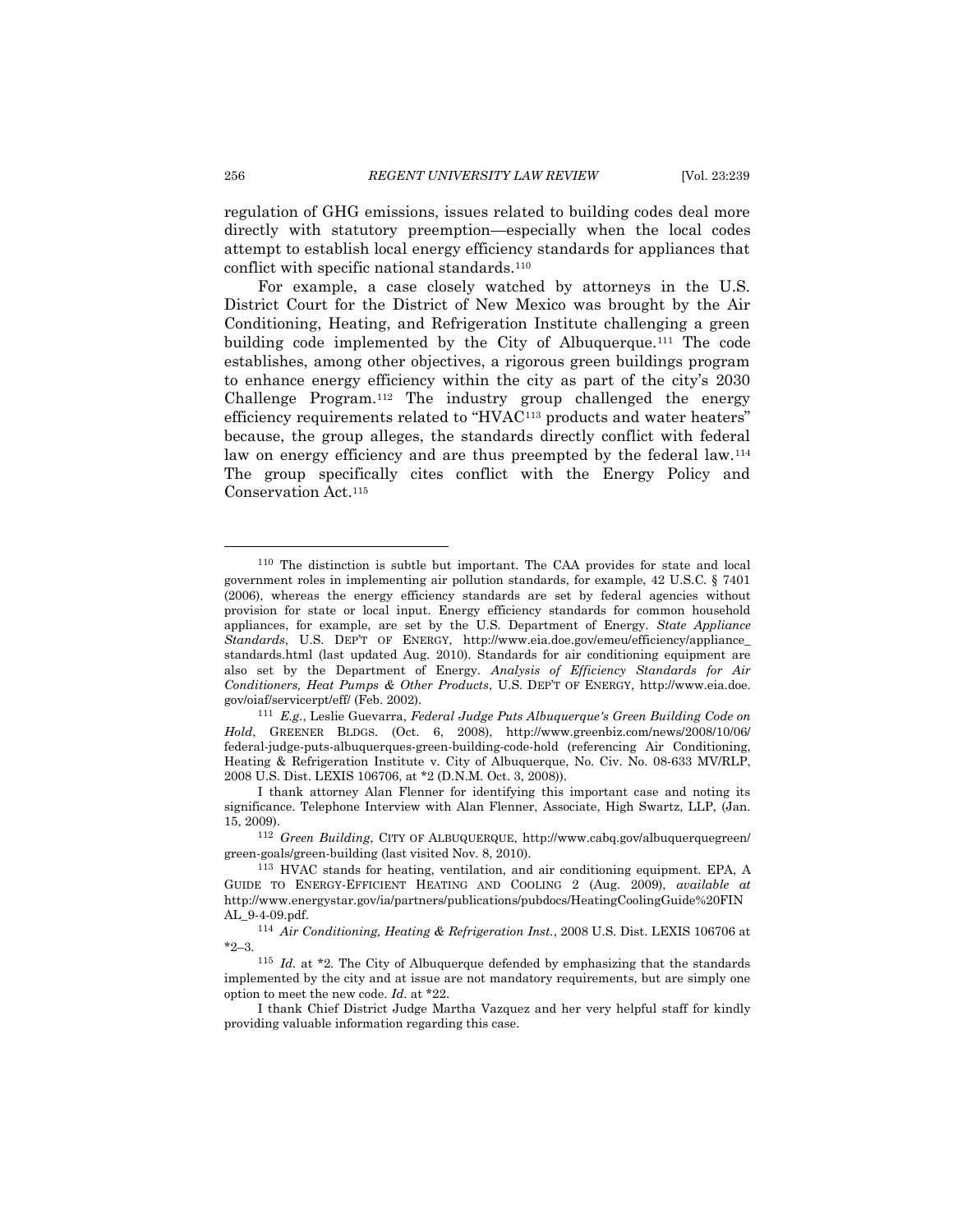#### 2010] *A FLY IN THE OINTMENT* 257

*Air Conditioning, Heating, and Refrigeration Institute* is mentioned here to provide important contrast to the type of preemption at issue in a more generalized land use ordinance. Because the CAA does not expressly preempt state and local initiatives and because it even arguably encourages such initiatives,<sup>116</sup> the particularized express preemption of the type asserted in *Air Conditioning, Heating, and Refrigeration Institute* would not likely arise when challenging a generalized local land use ordinance in which the locality has compelling support for enacting such policy decisions. A specific energy efficiency standard is markedly different from a local zoning ordinance or local comprehensive plan that justifies local land use decisions by citing global warming and GHG emissions reductions as its purpose. In other words, there is likely no express preemption at stake in the *generalized* land use policy.

Therefore, while the CAA is a complex statutory section, the CAA does not expressly preempt the field in air pollution regulation.<sup>117</sup> The CAA, instead, is an example of cooperative federalism in which states (and by delegation, local governments) and the federal government cooperate to affect the regulatory goals of the CAA.<sup>118</sup> Thus, the CAA itself does not delegate exclusive GHG regulation and policy-making to the federal government, but rather shares those policy-making roles among federal, state, and local actors.<sup>119</sup>

# *B. 42 U.S.C. § 7431—Express Limits on Federal Interference with Local Land Use Decisions*

The preemption of a land use ordinance based on a claim of conflict with the CAA is apparently limited by a lesser-known statutory provision within the CAA itself.<sup>120</sup> The statute, entitled "Land Use

<sup>116</sup> *See* 42 U.S.C. §§ 7401, 7416 (2006).

<sup>117</sup> The purpose of the CAA is to address air pollution at a national level. *Id.* §§ 7401, 7402. Yet the statutory structure of the CAA, especially for non-mobile sources, specifically acknowledges the continuing viability of state and local programs when those programs enforce air quality standards no less than those required by EPA regulations. *Id.* §§ 7401, 7402, 7416.

<sup>118</sup> Doremus & Hanemann, *supra* note [90,](#page-13-1) at 799–801.

 $119$  42 U.S.C. § 7401(a)(3) ("[A]ir pollution control at its source is the primary responsibility of States and local governments . . . ."); *Id.* § 7416 (stating that the exception of some mobile sources, the CAA does not exclude state and local regulations as long as those regulations are not "less stringent" than federal standards). *See generally* Johnston, *supra* note [90,](#page-13-1) at 9–56 (detailing the problems of applying the CAA to reduce emissions to mitigate generalized climate change).

<sup>120</sup> Note, however, that at least one Environmental Appeals Board (EAB) decision does indicate that the EPA defers to local land use agencies related to selecting sites for CAA-regulated projects and specifically cites Section 7431 as the statutory justification for the deference. *In re* S. Shore Power, L.L.C., 2003 WL 21500413, at \*16 (EAB 2003) (order denying review) (citing *In re* Haw. Elec. Light Co., 8 E.A.D. 66, 109 (EAD 1998)). In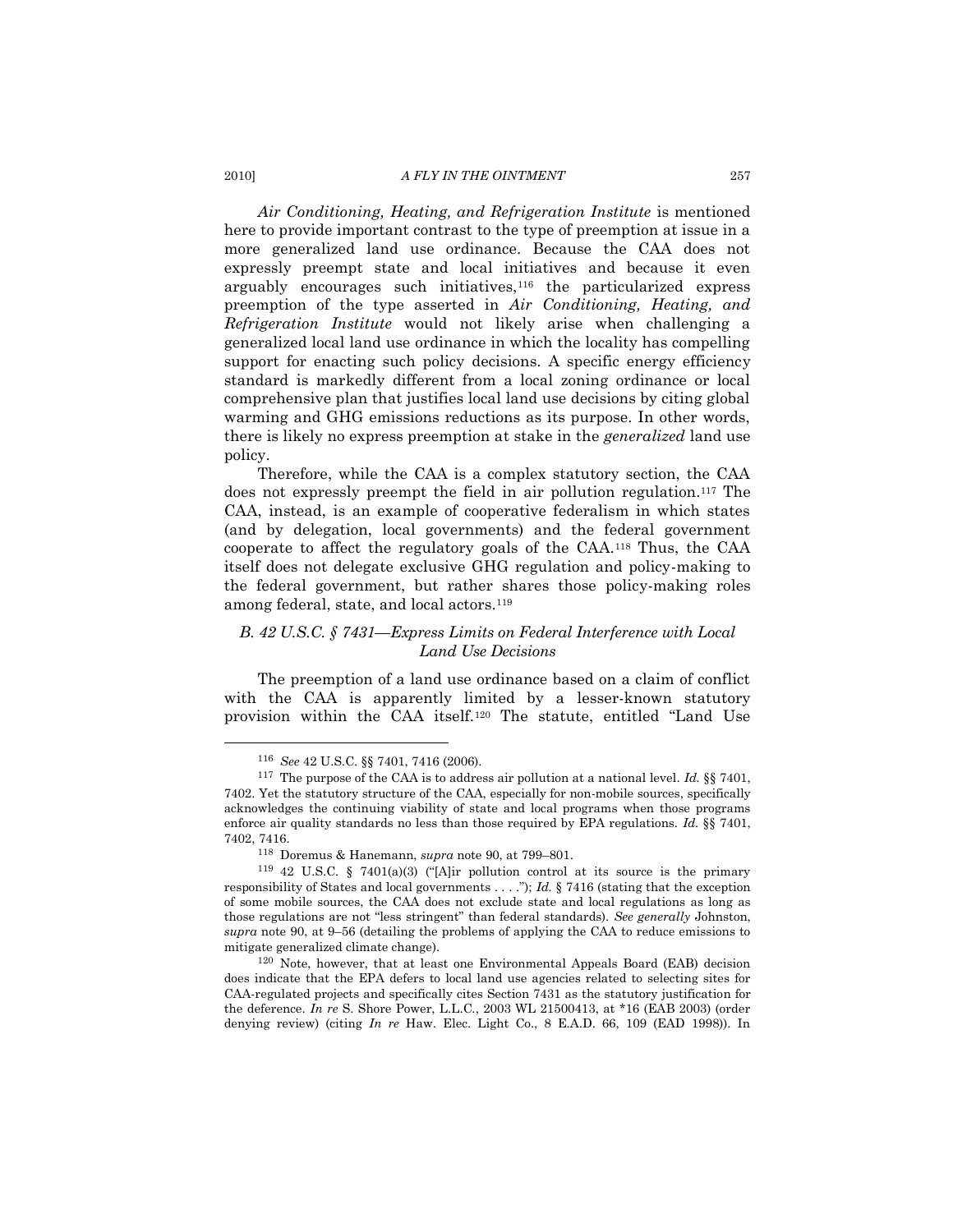Authority" and codified at 42 U.S.C. § 7431, reads: "Nothing in this chapter constitutes an infringement on the existing authority of counties and cities to plan or control land use, and nothing in this chapter provides or transfers authority over such land use."<sup>121</sup>

<span id="page-19-0"></span>As noted by law professor Susan Smith, Congress twice affirmed the limits in this statutory provision during revisions and amendments to the CAA in 1977 and 1990.<sup>122</sup> Thus, Congress appears to have restricted the CAA specifically and repeatedly as related to land use issues.<sup>123</sup> Analyzing the language used in Section 7431, Congress appears to have limited the ability to use the CAA to trump local land use ordinances.<sup>124</sup>

<span id="page-19-1"></span>Of particular importance to the analysis in this Note is the fact that Section 7431 was enacted in response to concerns that CAA regulation of indirect sources of mobile air pollutant emissions was directly interfering with local land use powers.<sup>125</sup> The argument derives from federal infringement on state and local government powers contrary to the Tenth Amendment.<sup>126</sup> The CAA power to regulate "mobile sources" included power to regulate transportation-related, mobile, indirect sources of air pollutants such as parking lots and highways, that is, sources related to transportation.<sup>127</sup> Section 7431 expressly limited this

 $^{121}$  42 U.S.C.  $\S$  7431.

<sup>122</sup> Susan L. Smith et al., *Clean Air Act*, *in* 3 ENVIRONMENTAL LAW PRACTICE GUIDE: STATE AND FEDERAL LAW § 17.03(2)(d), at 17-89 (Michael B. Gerrard, ed.); (*see also* Clean Air Act Amendments, Pub. L. No. 101-549, 104 Stat. 2399, 2689 (1990) (codified at 42 U.S.C. § 7431 (2006)) (providing the current text of Section 7431).

<sup>123</sup> *See* Keith Bartholomew, *Cities and Accessibility: The Potential for Carbon Reductions and the Need for National Leadership*, 36 FORDHAM URB. L.J. 159, 197–98 (2009). In the context of transportation planning, planners hoped for coordination of land use and CAA conformity requirements despite the fact that the "Clean Air Act specifically disavows any ‗infringement on the existing authority of counties and cities to plan or control land use." *Id.* at 197.

<sup>124</sup> *See* 11A STACY L. DAVIS ET AL., FEDERAL PROCEDURE, LAWYERS EDITION § 32:165 (West 2010) (describing retention of state authority as related to the CAA).

<sup>125</sup> Nolon, *supra* note [29,](#page-4-0) at 366–67 & n.4; Smith et al., *supra* not[e 122,](#page-19-0) at 17–89.

<sup>126</sup> The Tenth Amendment limits the federal government powers to those powers enumerated in the U.S. Constitution and reserves other powers to the states or the people. U.S. CONST. amend. X; *see also* Nolon, *supra* not[e 54,](#page-8-2) at 812 n.321.

<sup>127</sup> Robert W. Adler, *Integrated Approaches to Water Pollution: Lessons from the Clean Air Act*, 23 HARV. ENVTL. L. REV. 203, 248–50 & n.285 (1999) (providing an excellent summary of CAA effects); John P. Dwyer, *The Practice of Federalism Under the Clean Air Act*, 54 MD. L. REV. 1183, 1206–07 (1995) (noting Section 7431 was enacted in response to state opposition to perceived federal encroachment on land use decision-making);

<span id="page-19-2"></span>another significant case brought before the EAB, activists for environmental justice claimed the CAA should allow re-siting of an energy plant to avoid disrupting a traditional black neighborhood; the EPA cited Section 7431 as evidence that siting decisions are *per se* local decisions. Eileen Gauna, *Major Sources of Criteria Pollutants in Nonattainment Areas: Balancing the Goals of Clean Air, Environmental Justice, and Industrial Development*, 3 HASTINGS W.-NW. J. ENVTL. L. & POL'Y 379, 393 (1996) (citing 42 U.S.C. § 7431 (1994)).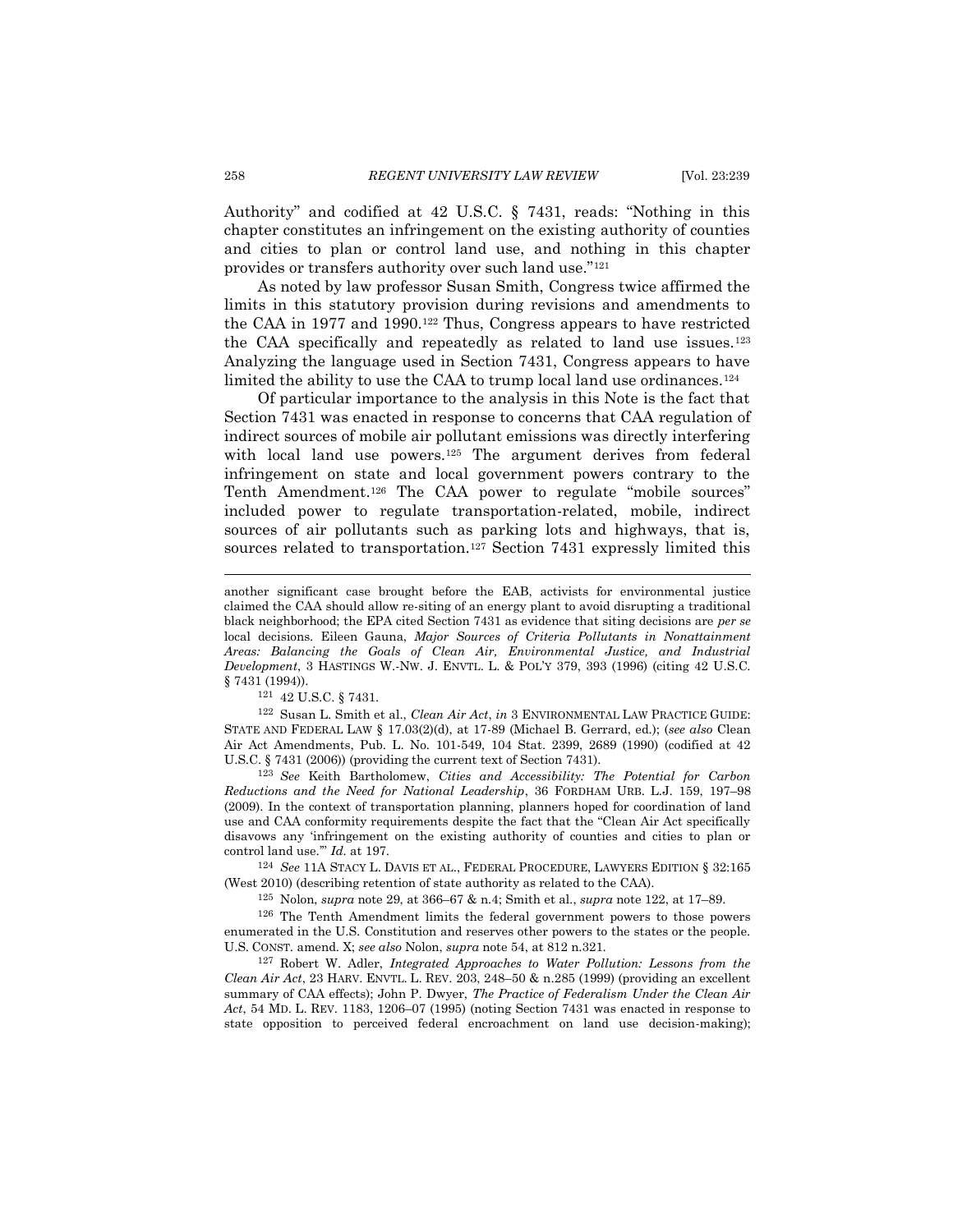power to regulate such "indirect" mobile sources due to the inherent conflict between local land use powers and the CAA, and it also expressly stated that the CAA could not be used to interfere with local land use decisions.<sup>128</sup>

As analyzed above, local land use ordinances dealing with GHG emissions regulation typically address the indirect GHG emissions arising from transportation.<sup>129</sup> The tensions arising from the intersection of transportation-related air pollution controls under the CAA and local government powers related to land use are not new. As early as 1993, attorney Peter A. Buchsbaum presciently cautioned that despite the apparent limits imposed by Section 7431, inherent conflict exists between the CAA and local land use decision-making related to reducing vehicular traffic<sup>130</sup>: "Thus, despite the lack of direct land-use powers accorded to the federal government in the Clean Air Act, the Act will affect local land-use decision[-]making at least indirectly, by influencing choices for commutation and hence where housing and industry can locate . . . ."<sup>131</sup> According to law professor Robert Adler, the backlash and resistance by local and state governments to CAA-related interference with local land use powers contributed to the enactment and affirmation of Section 7431.<sup>132</sup>

In 1994, Buchsbaum and attorney Thomas C. Shearer insightfully noted the inherent potential for conflict between local land use decisions and environmental regulation as evident in the CAA: "[The CAA] states that its requirements do not override the existing authority of counties and cities over land use, notwithstanding the fact that the Clean Air Act's restrictions on commuter traffic are likely to have significant indirect land-use implications and could be the future "sleeping giant" of land-use and growth-management policy."<sup>133</sup>

Thus, Section 7431 apparently intentionally poses a formidable obstacle to any claim that the CAA supports federal preemption of local land use ordinances that address GHG emissions. Rather, the CAA by definition recognizes the fundamental roles of states and local

Annotation, *What Are "Land-Use and Transportation Controls" [That] May Be Imposed, Under § 110 (a)(2)(b) of Clean Air Act of 1970 (42 USCS § 1857c-5(a)(2)(B)), to Insure Maintenance of National Primary Ambient Air Quality Standards[?]*, 30 A.L.R. FED. 156 (1976, rev. 2008) (discussing the limits on land use controls related to the CAA).

<sup>128</sup> DAVIS ET AL., *supra* not[e 124,](#page-19-1) at § 32:165; Smith et al., *supra* not[e 122,](#page-19-0) at 17–89.

<sup>129</sup> *See supra* Part IV.B.

<sup>130</sup> *See* Peter A. Buchsbaum, *Federal Regulation of Land Use: Uncle Sam the Permit Man*, 25 URB. LAW. 589, 624–25 & nn.174, 176 (1993).

<sup>131</sup> *Id.* at 625.

<sup>132</sup> Adler, *supra* not[e 127,](#page-19-2) at 247–48.

<sup>133</sup> Peter A. Buchsbaum & Thomas C. Shearer, *Report of the Subcommittee on Federal Regulation of Land Use*, 26 URB. LAW 831, 837 (1994).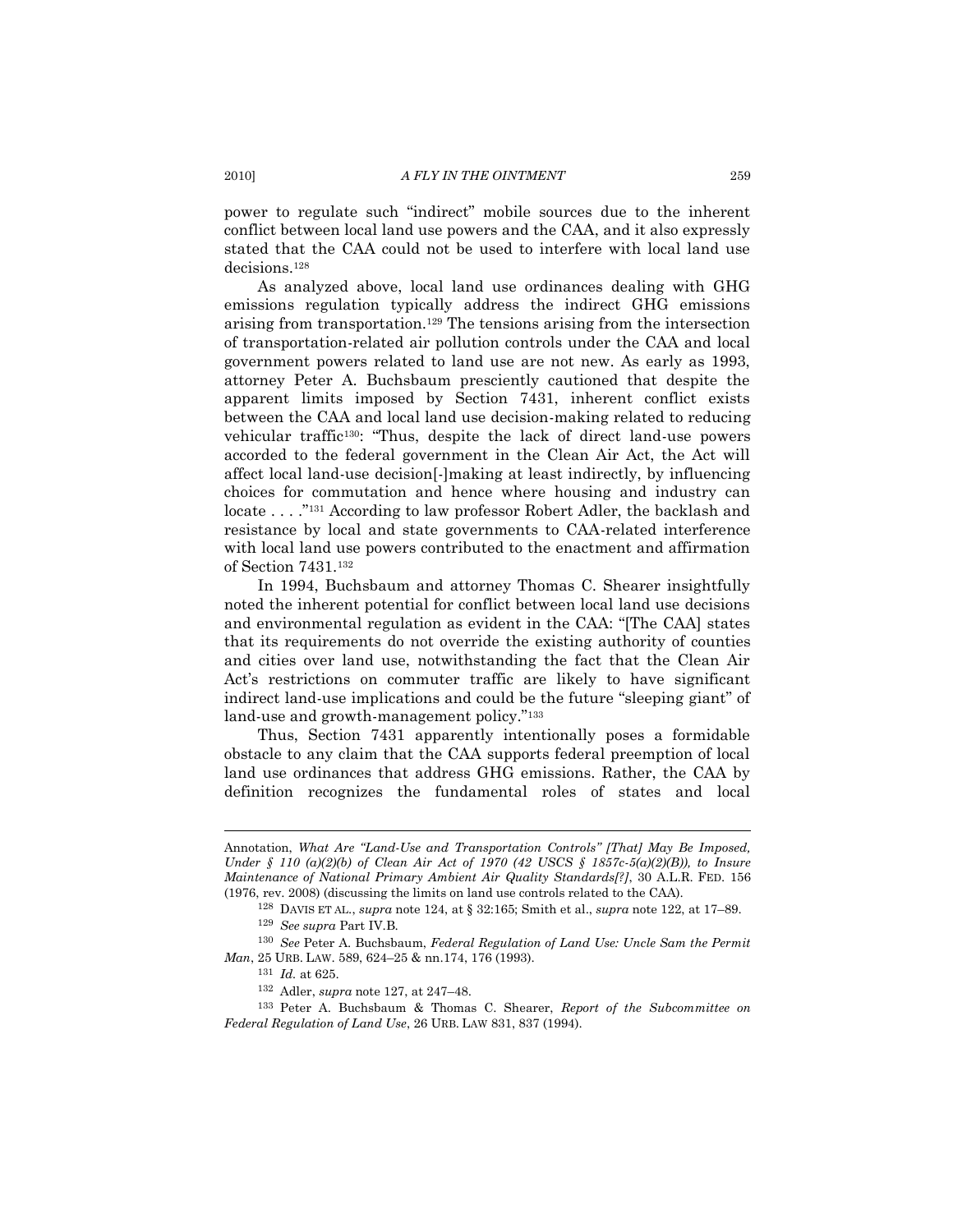governments in regulating the sources of air pollutants.<sup>134</sup> As an express limit on CAA application to land use decisions, Section 7431 is not surprising in this context.

# *C. A Suggested Test for Applying 42 U.S.C. § 7431*

Section 7431 is a limit on the application of the CAA by the federal government in certain land use situations. Practically speaking, however, the statute does not appear to be an absolute bar on all land use-related decisions. While courts have not yet developed a test for applying Section 7431, the following three elements seem to be a requirement to invoke Section 7431 protection:

(1) The party seeking protection via Section 7431 must be a local government actor, such as a county or city, seeking to control land use or plan land use activities;<sup>135</sup>

(2) The regulation, statute, or action challenged by the local government actor must fall within the scope of the CAA;<sup>136</sup> and

(3) A more specific statute or regulation does not preempt the Section 7431 protection.<sup>137</sup>

As is evident in the suggested test, Section 7431 is not an absolute bar but is rather a compelling defensive tool for local governments in specific circumstances. These circumstances include two primary scenarios: (1) when a party asserts the CAA as the basis for imposing upon or interfering with local land use authority (imposition scenario) and 2) when a party seeks to avoid a local land use regulation that, for example, enacts GHG-related policies (avoidance scenario).<sup>138</sup> In either

 $\overline{a}$ 

<sup>137</sup> *See supra* Part VI.A and note [40.](#page-6-1) This prong of the suggested test includes those situations in which the CAA is attenuated or indirectly related to the regulation challenged. An attenuated application may apply, for example, in selecting a site for a power generation facility or an incinerator. In these cases, the CAA is implicated because the power generation facility may need to comply with the CAA, but the CAA is not implicated directly in the land use decision to site the facility at the specific location in conflict with local land use regulations. *E.g.*, Se. Oakland Cnty. v. City of Madison Heights, 5 F.3d 166, 168 (1993) (community impermissibly attempted to adopt local clean air standards to prevent location of an incinerator that would otherwise be permissible at the proposed site, that is, according to local land use regulations).

<sup>138</sup> The latter scenario is supported by implication from Section 7416 that expressly allows state, and by extension local actors, to enact air quality regulations as long as those regulations are not *less stringent* than federal standards—thus allowing state actors,

<sup>134</sup> 42 U.S.C. § 7401(a)(3) (2006).

<sup>135</sup> *Id.* § 7431 (2006).

<sup>136</sup> Here, the local government actor challenges an action, regulation, or statute that was invoked by a party (e.g., a federal government actor) claiming the CAA as the authority for the action, regulation, or statute. In this case, Section 7431 could apply because Section 7431 is a limit on actions arising from the CAA. *See, e.g., id.* §§ 7401, 7402, 7431 (2006) (defining the scope of the CAA, the express cooperative nature of the CAA, and the exemption regarding local land use activities).